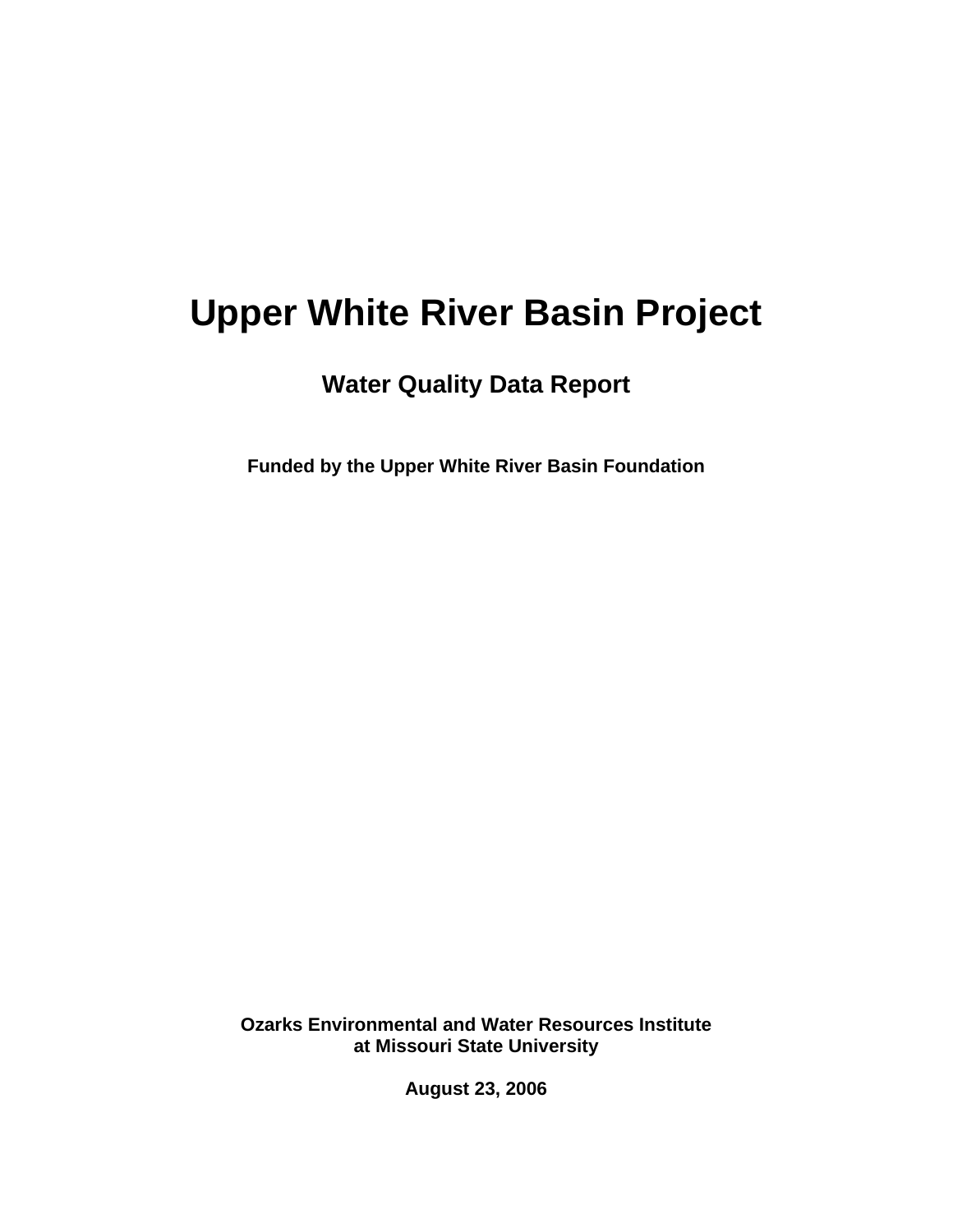# **INTRODUTION**

The Upper White River Basin (UWRB), located in the Ozarks Plateaus region of southwest Missouri and northwest Arkansas, has become increasingly vulnerable to water quality degradation due to rapid population increases in the region. The UWRB  $\approx$  21,000 km<sup>2</sup>) covers 21 counties in Missouri and Arkansas and includes the cities of Springfield, MO., Branson, MO., Ozark, MO., Nixa, MO., and Fayetteville, AR. within its boundary. These areas represent some of the fastest growing areas in the country. Moreover, the UWRB is home to three large reservoirs; Beaver, Table Rock, and Bull Shoals Reservoirs, that are key components of the areas tourism industry. Since the local economy relies on the quality of the water in the rivers and lakes, area businesses and leaders have concerns about nutrients from both urban and rural sources and have expressed the need to take steps to protect water quality.

In an effort to improve the capacity to develop watershed management plans work toward protecting water quality within the UWRB the Upper White River Basin Foundation received a Watershed Initiative grant from the Environmental Protection Agency. A component of this effort is for The Upper White River Basin Foundation along with the Ozarks Environmental and Water Resources Institute at Missouri State University in cooperation with the Arkansas Water Resources Center at the University of Arkansas to develop baseline water quality data for the UWRB that focuses on nutrients. The results of this project, along with a brief description of the sample collection and analytical methods are described in this report.

## **METHODS**

This section describes methods used for water quality sample collection and water quality analysis. For more details on these methods the approved QAPP and SOPs for this project are available on our website at http://www.oewri.missouristate.edu .

## **Sample Collection**

This project sampled 19 USGS gaging stations once a month between March, 2005 and February, 2006 during baseflow conditions for both nutrients and water chemistry. Water chemistry was measured at each site by a Horbia U22 multi-probe meter. Water chemistry parameters measured were temperature, dissolved oxygen, turbidity, conductivity, and pH. Grab samples were collected at each site in 500mL containers, preserved and cooled in the field.

## **Nutrient Analysis**

Samples were analyzed at Missouri State University Chemistry Laboratory. Total nitrogen (TN) was analyzed by a Hitachi UV-2001 Spectrophotometer and total phosphorus (TP) was analyzed by a Spectronic Genesys 20 Spectrophotometer. Average detection limits for TN was 0.2 mg/L and for TP was 3 ug/L with accuracy being  $+$  or  $-$  20%.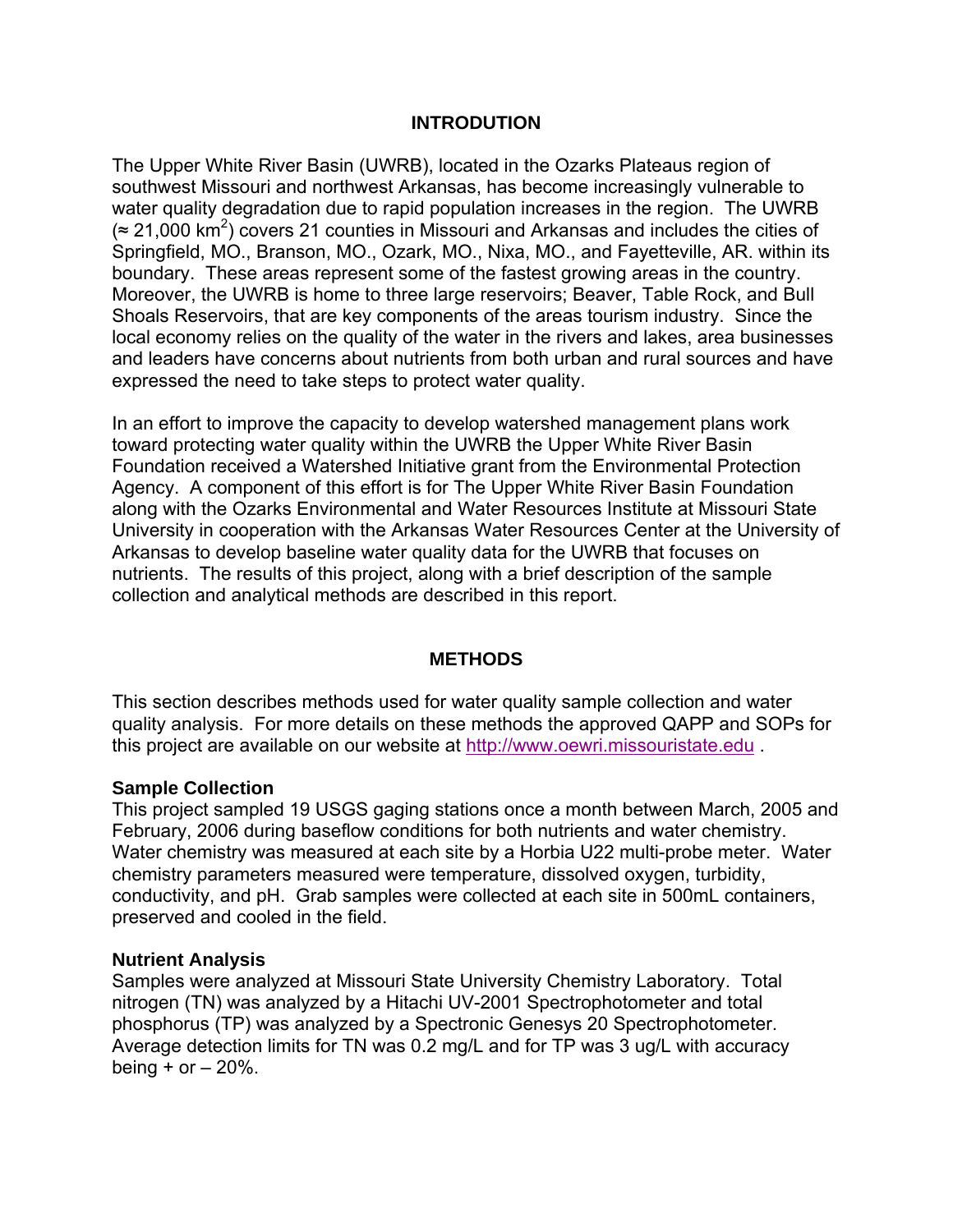# **WATER QUALITY DATA**

# **Sample Sites**

This study sampled water quality at 19 USGS gaging stations within the UWRB [\(Map 1\)](#page-3-0). The data sheets provides the project site number, the USGS gage number, location description of the site, 8 digit HUC name/code, and historical hydrology records for that site. All discharge data are presented in cubic meters per second ( $m^3$ /s).

## **Data by Site**

Data sheets are available for each site describing each parameter measured at that site during this study along with summary statistics. This includes the date and time the sample was collected, the data value for that parameter, and the discharge ( $m^3/s$ ) at the time the sample was collected. Data collected in the spring and fall has been highlighted for the reader to make seasonal comparisons. Viewing data by site allows the reader to compare parameter data within a site.

# **Data by Parameter**

Data sheets are available for each parameter showing all sites for each sampling date along with summary statistics. These sheets include detection limits and accuracy information for nutrient analysis. Data collected in the spring and fall has been highlighted for the reader to make seasonal comparisons. Viewing data by parameter allows the reader to compare a particular parameter between sites.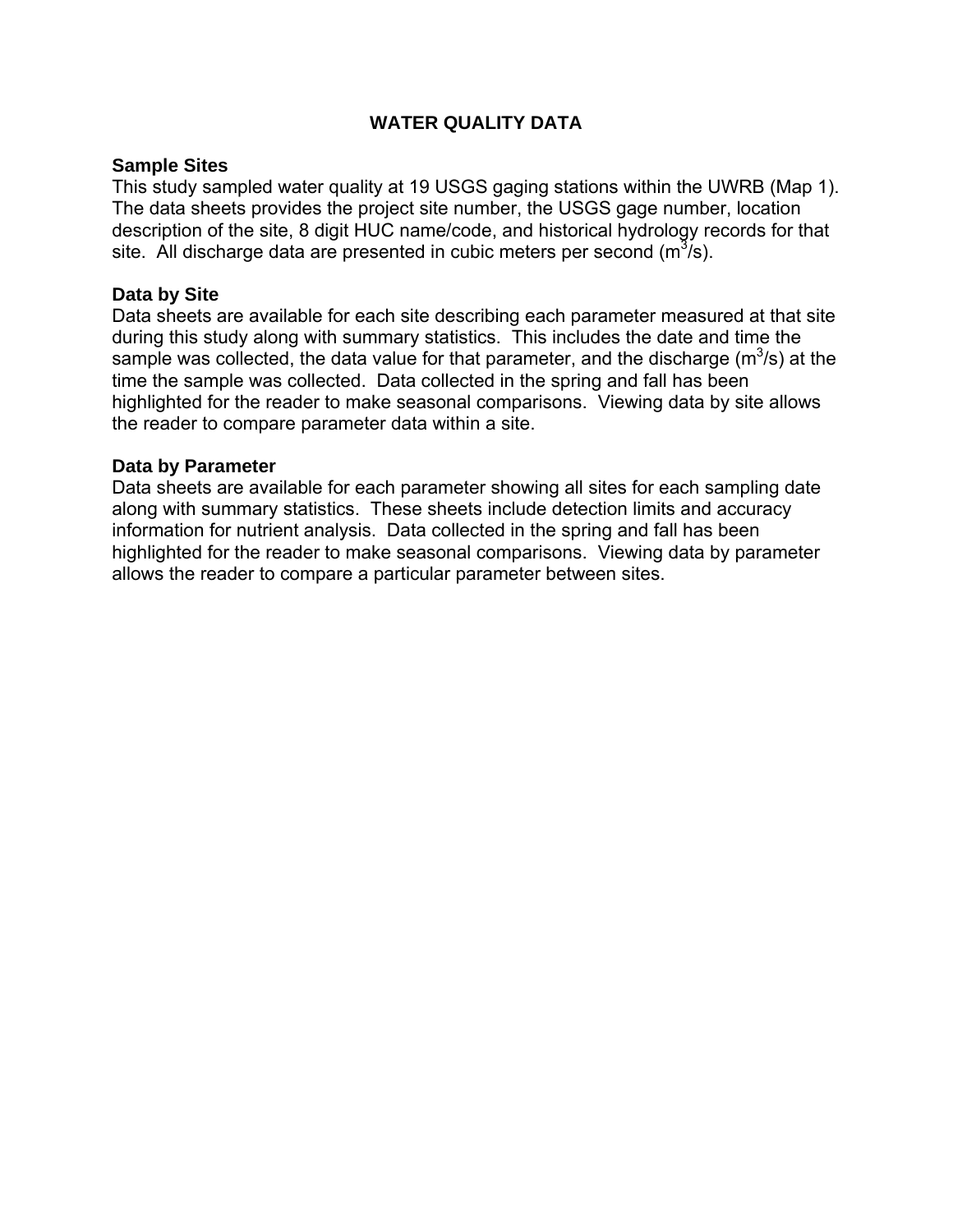<span id="page-3-0"></span>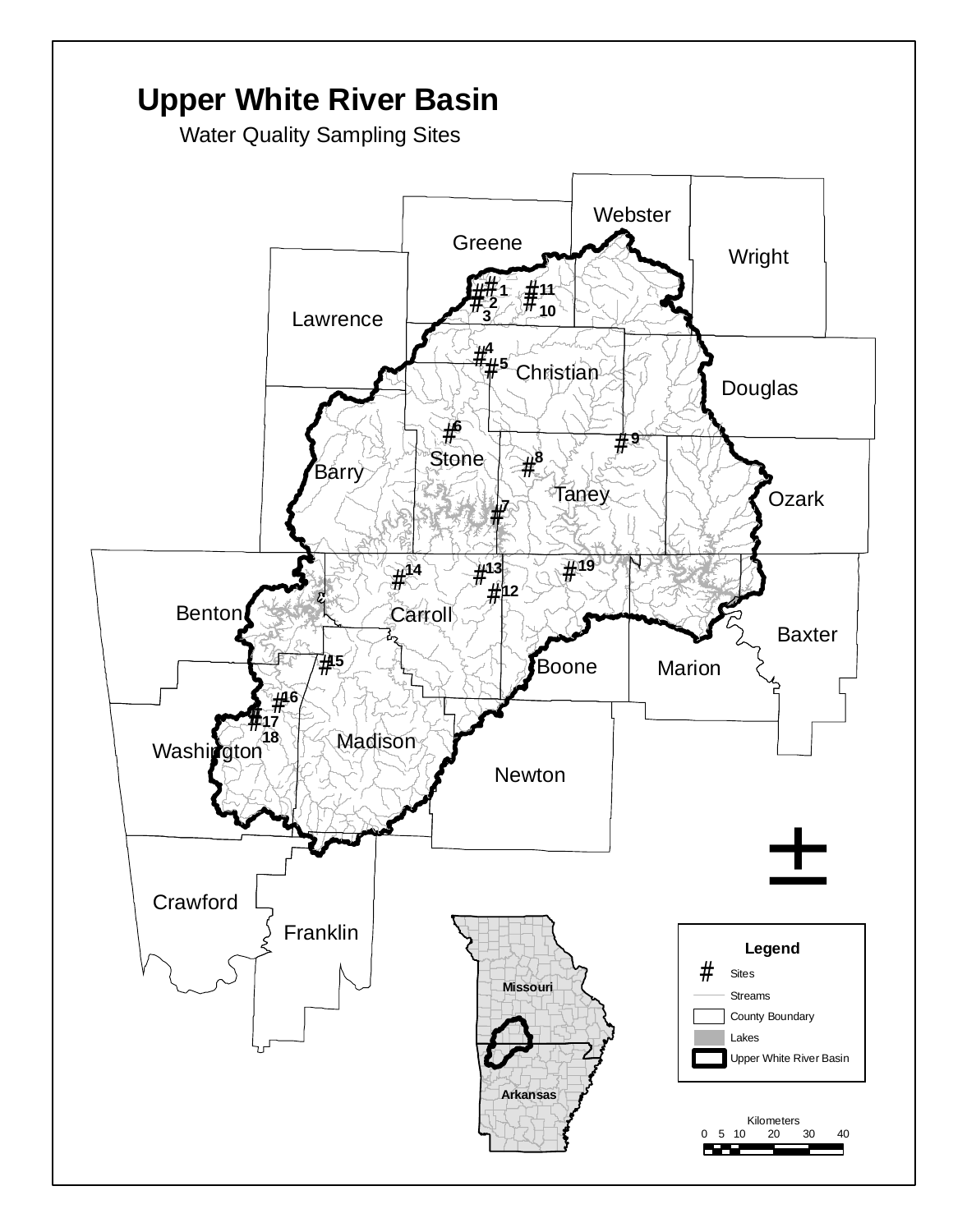| Site #         | Location                        | <b>USGS Gage</b> | <b>HUC Name</b>                | HUC#     |        | $A_d$ km <sup>2</sup> Start Year | Yrs of<br>Record | Low<br>Flow on<br>Record<br>$(m^3/s)$ | Date of<br><b>Low Flow</b> | 90%<br><b>Exceeds</b><br>$(m^3/s)$ | 50%<br><b>Exceeds</b><br>$(m^3/s)$ | Mean<br>$(m^3/s)$ | 10%<br><b>Exceeds</b><br>(m <sup>3</sup> /s) | <b>Max Flow</b><br>on<br>Record<br>(m <sup>3</sup> /s) | Date of<br><b>Max Flow</b> |
|----------------|---------------------------------|------------------|--------------------------------|----------|--------|----------------------------------|------------------|---------------------------------------|----------------------------|------------------------------------|------------------------------------|-------------------|----------------------------------------------|--------------------------------------------------------|----------------------------|
|                | Wilson C. at Scenic Ave. MO     | 7052000          | James River                    | 11010002 | 46     | 1932                             | 17               | 0.009                                 | 9/29/2004                  | 0.08                               | 0.24                               | 0.52              | 1.05                                         | 191                                                    | 7/12/2000                  |
| $\overline{2}$ | Wilson C. at Co Rd. 156 MO      | 7052100          | James River                    | 11010002 | 81     | 1972                             | 17               | 0.000                                 | many                       | 0.00                               | 0.16                               | 0.59              | 1.25                                         | 155                                                    | 7/12/2000                  |
| 3              | Wilson C. below WWT plant MO    | 7052152          | James River                    | 11010002 | 116    | 2001                             | 4                | 0.028                                 | 4/13/2004                  | 0.96                               | 1.25                               | 1.76              | 2.41                                         | unk                                                    | 5/8/2002                   |
|                | James R. Boaz MO                | 7052250          | James River                    | 11010002 | 1.197  | 1972                             | 12               | 0.991                                 | 9/19/2002                  | 1.90                               | 6.74                               | 14.39             | 30.30                                        | 615                                                    | 5/8/2002                   |
| 5              | Finley C. Riverdale Rd. MO      | 7052345          | James River                    | 11010002 | 676    | 2001                             | $\overline{4}$   | 0.309                                 | 8/28/2003                  | 0.68                               | 2.55                               | 5.95              | 12.26                                        | 606                                                    | 5/8/2002                   |
| 6              | James R. Galena MO              | 7052500          | James River                    | 11010002 | 2,556  | 1921                             | 84               | 0.283                                 | 9/20/1954                  | 3.43                               | 12.06                              | 27.73             | 60.32                                        | 2,073                                                  | 9/25/1993                  |
|                | Below TableRock Dam MO          | 7053400          | <b>Beaver Reservoir</b>        | 10010001 | 10,412 | 1956                             | 49               | na                                    | na                         | na                                 | na                                 | na                | na                                           | na                                                     | na                         |
| 8              | Bull C. Walnut Shade MO         | 7053810          | <b>Bull Shoals Reservoir</b>   | 11010003 | 495    | 1994                             | 10               | 0.004                                 | 9/13/2004                  | 0.16                               | 1.90                               | 5.92              | 12.77                                        | unk                                                    | 5/8/2002                   |
| 9              | Beaver C. Bradleyville MO       | 7054080          | <b>Bull Shoals Reservoir</b>   | 11010003 | 772    | 1994                             | 11               | 0.396                                 | 9/7/2001                   | 0.82                               | 2.80                               | 7.53              | 16.51                                        | 589                                                    | 5/8/2002                   |
| 10             | James R. Kinser Bridge MO       | 7050700          | James River                    | 11010002 | 637    | 1955                             | 50               | 0.003                                 | 9/16/1956                  | 0.34                               | 2.07                               | 6.54              | 14.05                                        | 1,164                                                  | 9/25/1993                  |
| 11             | Pearson C. D Hwy. MO            | 7050690          | James River                    | 11010002 | 54     | 1999                             | 6                | 0.040                                 | 9/7/2002                   | 0.09                               | 0.26                               | 0.57              | 1.13                                         | 62                                                     | 7/12/2000                  |
| 12             | Long C. Denver AR               | 7053207          | <b>Beaver Reservoir</b>        | 11010001 | 269    | 2001                             | 3                | 0.088                                 | 8/11/2003                  | 0.21                               | 1.22                               | 2.86              | 4.70                                         | 476                                                    | 6/10/2002                  |
| 13             | Yocum C. off Hwy 311 AR         | 7053250          | Beaver Reservoir               | 11010001 | 137    | 1993                             | 12               | 0.065                                 | 2/9/1998                   | 0.22                               | 0.54                               | 1.28              | 2.92                                         | 266                                                    | 4/24/2004                  |
| 14             | Kings R. Berryville AR          | 7050500          | <b>Beaver Reservoir</b>        | 11010001 | 1,365  | 1939                             | 46               | 0.003                                 | 8/27/1954                  | 0.59                               | 4.98                               | 16.26             | 36.82                                        | 1,869                                                  | 11/19/1985                 |
| 15             | War Eagle C. Hiland AR          | 7049000          | <b>Beaver Reservoir</b>        | 11010001 | 681    | 1952                             | 45               | 0.006                                 | 8/18/1954                  | 0.28                               | 2.21                               | 7.90              | 16.23                                        | 1,388                                                  | 11/19/1985                 |
| 16             | Richland C. Goshen AR           | 7048800          | Beaver Reservoir               | 11010001 | 357    | 1998                             | $\overline{7}$   | 0.010                                 | 9/3/2005                   | 0.05                               | 1.33                               | 4.87              | 8.84                                         | 2,172                                                  | 4/24/2004                  |
| 17             | White R. Fayettville AR         | 7048600          | <b>Beaver Reservoir</b>        | 11010001 | 1,036  | 1963                             | 38               | 0.002                                 | 10/22/1991                 | 0.18                               | 4.96                               | 15.58             | 35.40                                        | 3,965                                                  | 4/24/2004                  |
| 18             | W. Fork White R. Fayettville AR | 7048550          | <b>Beaver Reservoir</b>        | 11010001 | 319    | 2001                             | 4                | 0.000                                 | 1/1/2003                   | 0.10                               | 1.27                               | 5.15              | 8.69                                         | 1,696                                                  | 4/24/2004                  |
| 19             | Bear C. Hwy 14 Omaha AR         | 7054410          | Bull Shoals Reservoir 11010003 |          | 344    | 2001                             | 3                | 0.028                                 | 8/21/2003                  | 0.22                               | 1.05                               | 3.31              | 5.66                                         | 532                                                    | 4/24/2004                  |

#### **Sample Site Descriptions with Hydrology Data**

**Notes**

Discharge Records are provided in  $m^3/s$ 

na = Data not applicable due to reservoir releases Conversion Factors:

unk = Unknown Q at high flows  $1 \text{ m}^3/\text{s} = 35.31 \text{ ft}^3/\text{s}$ 

 $A_d$  = Drainage Area (km<sup>2</sup>)  $A_d$  = 22.83 million gallons/day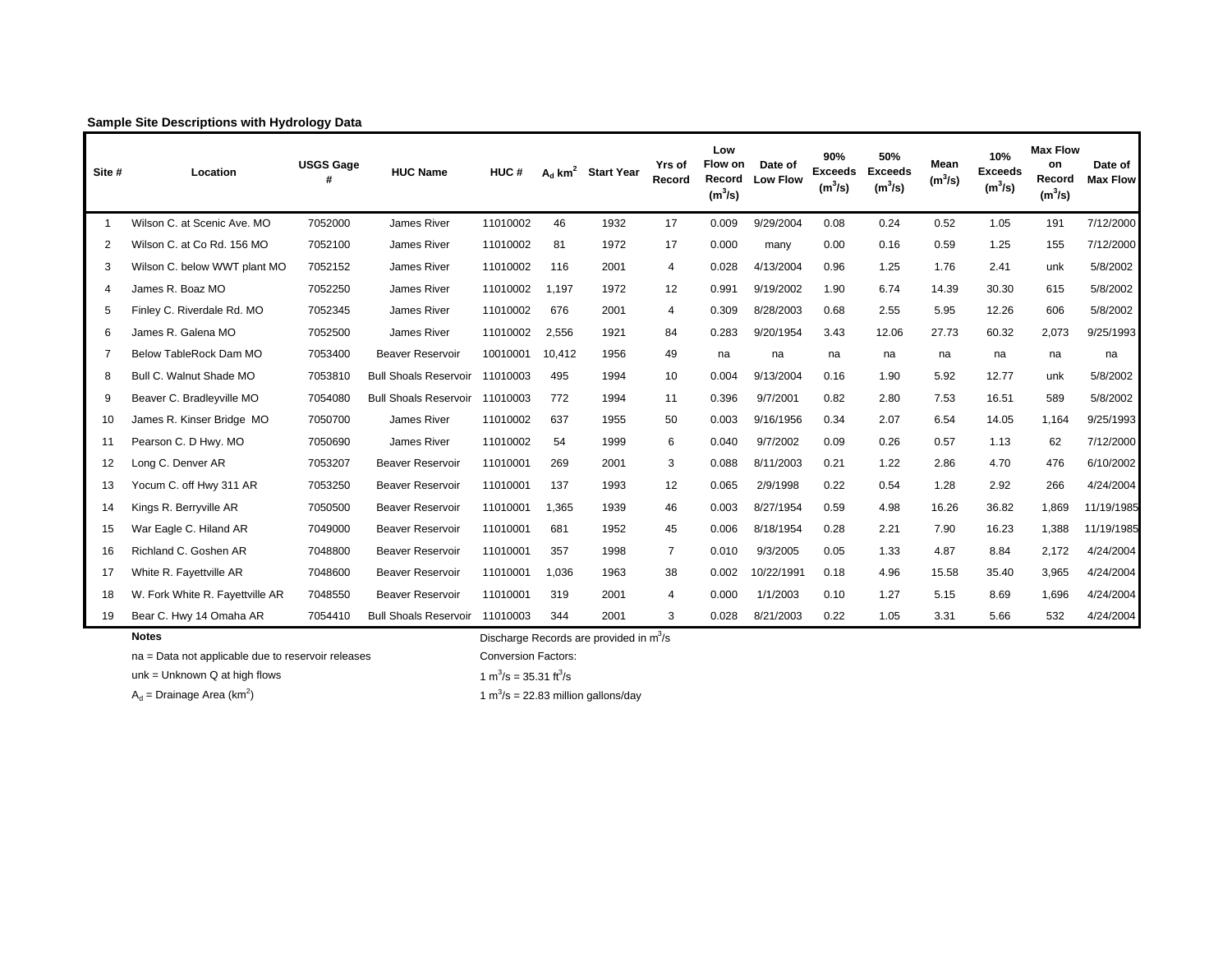| <b>DATE</b> | <b>TIME</b> | TN (mg/L) | $TP(\mu/L)$ | рH  | COND(mS/cm) | <b>TURB(NTU)</b> | DO(mg/L) | Temp (C°) | $Q \, \text{m}^3/\text{s}$ |
|-------------|-------------|-----------|-------------|-----|-------------|------------------|----------|-----------|----------------------------|
| 3/5/2005    | 11:03:32    | 2.45      | 16.8        | 7.4 | 0.73        | 7.2              | 13.1     | 9.2       | 0.18                       |
| 4/15/2005   | 11:46:54    | 1.95      | 23.3        | 7.7 | 0.76        | 7.8              | 12.0     | 15.1      | 0.31                       |
| 5/14/2005   | 13:46:14    | 0.98      | 60.2        | 7.8 | 0.31        | 12               | 8.7      | 19.5      | 2.92                       |
| 6/4/2005    | 13:31:50    | 1.21      | 29.6        | 8.0 | 1.08        | 18               | 13.7     | 23.1      | 0.10                       |
| 7/9/2005    | 10:36:36    | 1.12      | 97.3        | 7.8 | 0.76        | 5.5              | 6.1      | 22.3      | 0.05                       |
| 8/1/2005    | 10:12:38    | 1.10      | 42.8        | 7.4 | 0.68        | 7.1              | 4.5      | 22.9      | 0.04                       |
| 9/9/2005    | 11:29:12    | 0.91      | 79.2        | 7.6 | 0.70        | 6.8              | 6.0      | 21.4      | 0.04                       |
| 10/1/2005   | 12:00:50    | 1.76      | 194.2       | 7.4 | 0.72        | 31.3             | 7.7      | 16.4      | 0.07                       |
| 11/12/2005  | 10:25:14    | 0.82      | 31.0        | 7.4 | 0.87        | 5.8              | 5.2      | 11.9      | 0.91                       |
| 12/17/2005  | 10:33:50    | 1.27      | 74.8        | 6.5 | 0.99        | 6.2              | 11.5     | 2.5       | 0.06                       |
| 1/14/2006   | 11:25:58    | 1.23      | $< 2.8$     | 7.1 | 0.70        | 44.5             | 7.8      | 3.9       | 0.08                       |
| 2/4/2006    | 11:11:58    | 1.54      | 21.6        | 7.0 | 0.78        | 61.1             | 8.9      | 4.1       | 0.06                       |
|             | Mean        | 1.36      | 61.0        | 7.4 | 0.76        | 17.8             | 8.8      | 14.4      | 0.40                       |
|             | Min         | 0.82      | 16.8        | 6.5 | 0.31        | 5.5              | 4.5      | 2.5       | 0.04                       |
|             | Max         | 2.45      | 194.2       | 8.0 | 1.08        | 61.1             | 13.7     | 23.1      | 2.92                       |
|             | Median      | 1.22      | 42.8        | 7.4 | 0.74        | 7.5              | 8.2      | 15.7      | 0.08                       |
|             | Std-dev     | 0.48      | 51.7        | 0.4 | 0.19        | 18.3             | 3.1      | 7.9       | 0.83                       |
|             | $Cv\%$      | 35        | 85          | 5   | 25          | 103              | 36       | 55        | 206                        |

#### <span id="page-5-0"></span>**Site 1 Wilson C. at Scenic Ave. MO**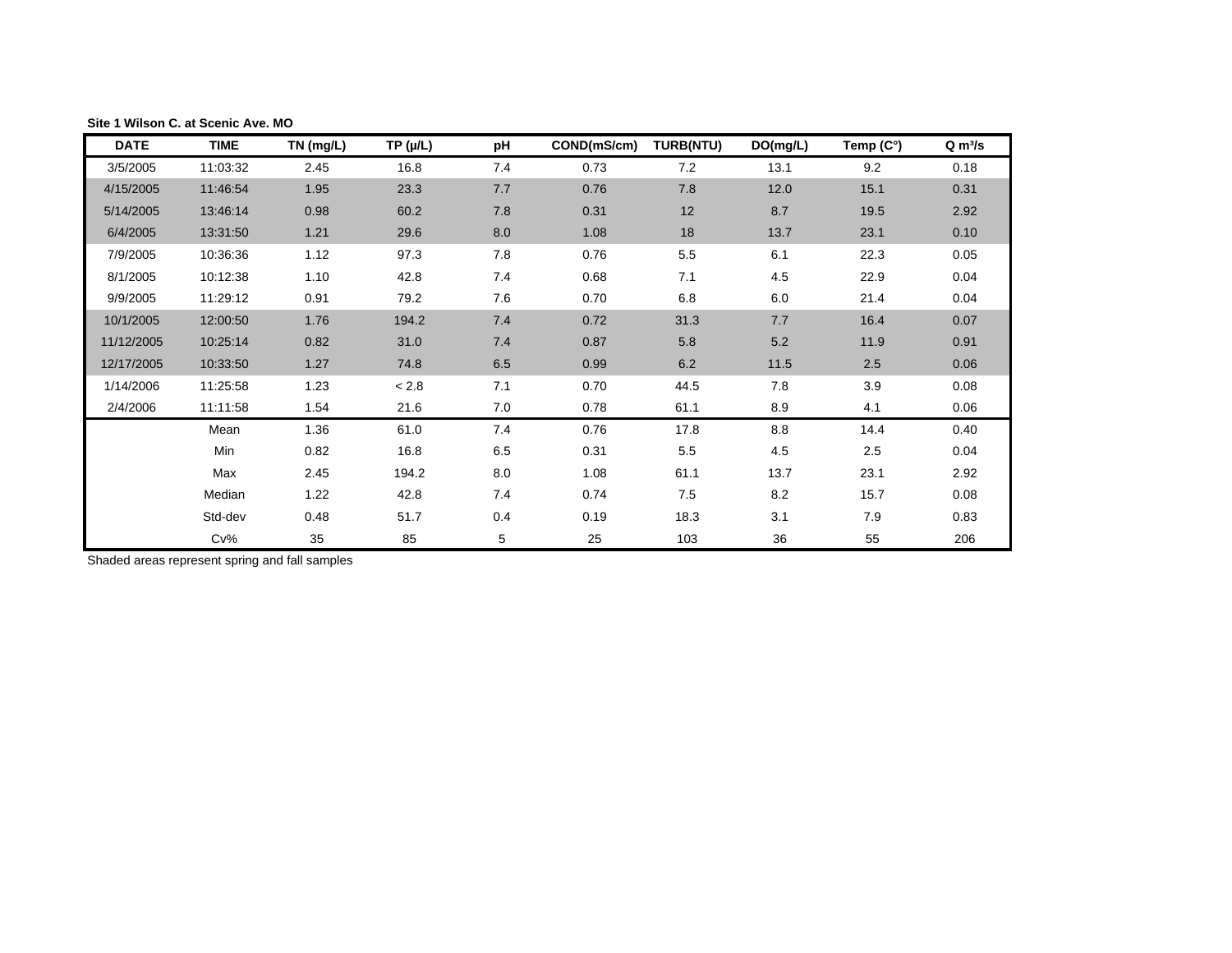| <b>DATE</b> | <b>TIME</b> | TN (mg/L) | TP (µ/L)  | рH        | COND(mS/cm) | <b>TURB(NTU)</b> | DO(mg/L)  | Temp (C°) | $Q \, \text{m}^3/\text{s}$ |
|-------------|-------------|-----------|-----------|-----------|-------------|------------------|-----------|-----------|----------------------------|
| 3/5/2005    | 11:29:00    | 2.30      | 13.0      | 8.0       | 0.67        | 6.1              | 13.6      | 9.7       | 0.001                      |
| 4/15/2005   | 11:29:16    | 1.87      | 17.6      | 8.2       | 0.70        | 7.8              | 13.7      | 14.0      | 0.20                       |
| 5/14/2005   | 13:28:12    | 0.96      | 72.0      | 7.9       | 0.27        | 15.3             | 8.8       | 19.6      | 2.83                       |
| 6/4/2005    | 14:18:06    | 0.56      | 94.1      | 8.2       | 0.86        | 11.7             | 9.7       | 25.5      | 0.001                      |
| 7/9/2005    | 10:51:52    | 2.26      | 61.1      | 8.0       | 0.35        | 15.3             | 8.1       | 21.7      | 0.001                      |
| 8/1/2005    | 10:32:52    | 0.83      | 105.3     | 7.9       | 0.35        | 8.8              | 6.7       | 22.8      | 0.001                      |
| 9/9/2005    | 12:05:18    | <b>NS</b> | <b>NS</b> | <b>NS</b> | <b>NS</b>   | <b>NS</b>        | <b>NS</b> | <b>NS</b> | <b>NS</b>                  |
| 10/1/2005   | 12:24:06    | 0.55      | 31.2      | 8.2       | 0.66        | 19.5             | 9.5       | 19.2      | 0.001                      |
| 11/12/2005  | 10:48:28    | 0.68      | 186.0     | 7.3       | 0.90        | 6.7              | 0.0       | 10.6      | 0.31                       |
| 12/17/2005  | 10:50:16    | 0.77      | 37.6      | 6.6       | 0.90        | 6.4              | 17.6      | 3.9       | 0.001                      |
| 1/14/2006   | 11:43:20    | 1.12      | < 2.8     | 7.9       | 0.72        | 30.3             | 7.8       | 4.4       | 0.001                      |
| 2/4/2006    | 11:32:42    | 0.88      | 32.0      | 8.2       | 0.30        | 77.9             | 11.1      | 4.1       | 0.001                      |
|             | Mean        | 1.16      | 65.0      | 7.9       | 0.61        | 18.7             | 9.7       | 14.1      | 0.30                       |
|             | Min         | 0.55      | 13.0      | $6.6\,$   | 0.27        | 6.1              | 0.0       | 3.9       | 0.001                      |
|             | Max         | 2.30      | 186.0     | 8.2       | 0.90        | 77.9             | 17.6      | 25.5      | 2.83                       |
|             | Median      | 0.88      | 49.3      | 8.0       | 0.67        | 11.7             | 9.5       | 14.0      | 0.001                      |
|             | Std-dev     | 0.66      | 52.8      | 0.5       | 0.25        | 20.9             | 4.5       | 8.1       | 0.84                       |
|             | CV%         | 57        | 81        | 6         | 41          | 112              | 47        | 57        | 277                        |

#### <span id="page-6-0"></span>**Site 2 Wilson C. at Co Rd. 156 MO**

NS = No Sample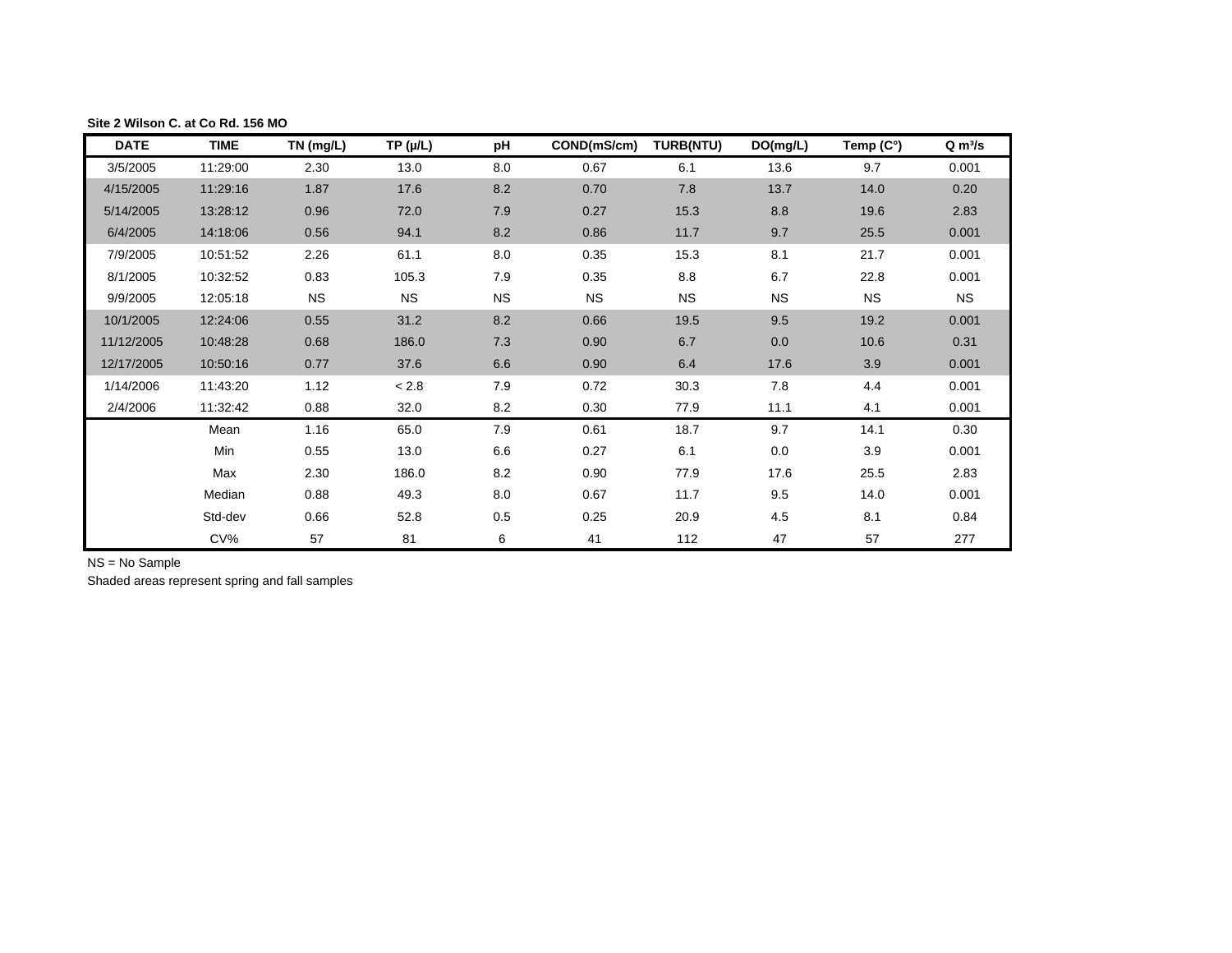| <b>DATE</b> | <b>TIME</b> | TN (mg/L) | $TP(\mu/L)$ | pH  | COND(mS/cm) | <b>TURB(NTU)</b> | DO(mg/L) | Temp (C°) | $Q \, \text{m}^3/\text{s}$ |
|-------------|-------------|-----------|-------------|-----|-------------|------------------|----------|-----------|----------------------------|
| 3/5/2005    | 11:52:50    | 12.40     | 123.7       | 7.4 | 0.96        | 4.0              | 21.7     | 13.4      | 1.33                       |
| 4/15/2005   | 11:05:02    | 2.49      | 80.1        | 7.4 | 0.84        | 18.4             | 17.0     | 15.2      | 1.87                       |
| 5/14/2005   | 13:04:24    | 12.93     | 250.6       | 7.3 | 0.56        | 25.1             | 18.5     | 18.8      | 3.54                       |
| 6/4/2005    | 14:49:16    | 7.47      | 325.2       | 8.2 | 0.47        | 18.5             | 10.1     | 25.1      | 1.10                       |
| 7/9/2005    | 11:11:58    | 21.30     | 206.1       | 7.6 | 1.15        | 4.9              | 14.3     | 22.6      | 1.02                       |
| 8/1/2005    | 11:01:40    | 17.67     | 223.9       | 7.5 | 0.96        | 16.9             | 15.3     | 23.2      | 1.05                       |
| 9/9/2005    | 12:47:04    | 10.67     | 156.2       | 8.1 | 1.00        | 12.2             | 16.1     | 23.3      | 1.08                       |
| 10/1/2005   | 12:42:48    | 13.98     | 193.4       | 7.9 | 1.10        | 16.8             | 14.0     | 23.2      | 0.91                       |
| 11/12/2005  | 11:16:42    | 6.81      | 264.9       | 7.5 | 1.52        | 0.0              | 15.1     | 20.3      | 0.96                       |
| 12/17/2005  | 11:03:26    | 8.00      | 138.0       | 6.7 | 1.23        | 0.3              | 20.0     | 15.1      | 0.93                       |
| 1/14/2006   | 11:56:22    | 11.50     | 34.8        | 7.7 | 1.25        | 31.8             | 15.9     | 14.8      | 0.71                       |
| 2/4/2006    | 11:48:26    | 15.90     | 100.0       | 7.3 | 0.90        | 29.0             | 16.3     | 14.8      | 0.91                       |
|             | Mean        | 11.76     | 174.7       | 7.5 | 0.99        | 14.8             | 16.2     | 19.1      | 1.28                       |
|             | Min         | 2.49      | 34.8        | 6.7 | 0.47        | 0.0              | 10.1     | 13.4      | 0.71                       |
|             | Max         | 21.30     | 325.2       | 8.2 | 1.52        | 31.8             | 21.7     | 25.1      | 3.54                       |
|             | Median      | 11.95     | 174.8       | 7.5 | 0.98        | 16.9             | 16.0     | 19.5      | 1.03                       |
|             | Std-dev     | 5.17      | 84.6        | 0.4 | 0.29        | 10.8             | 3.0      | 4.3       | 0.77                       |
|             | CV%         | 44        | 48          | 5   | 29          | 73               | 19       | 22        | 60                         |

#### <span id="page-7-0"></span>**Site 3 Wilson C. below WWT plant MO**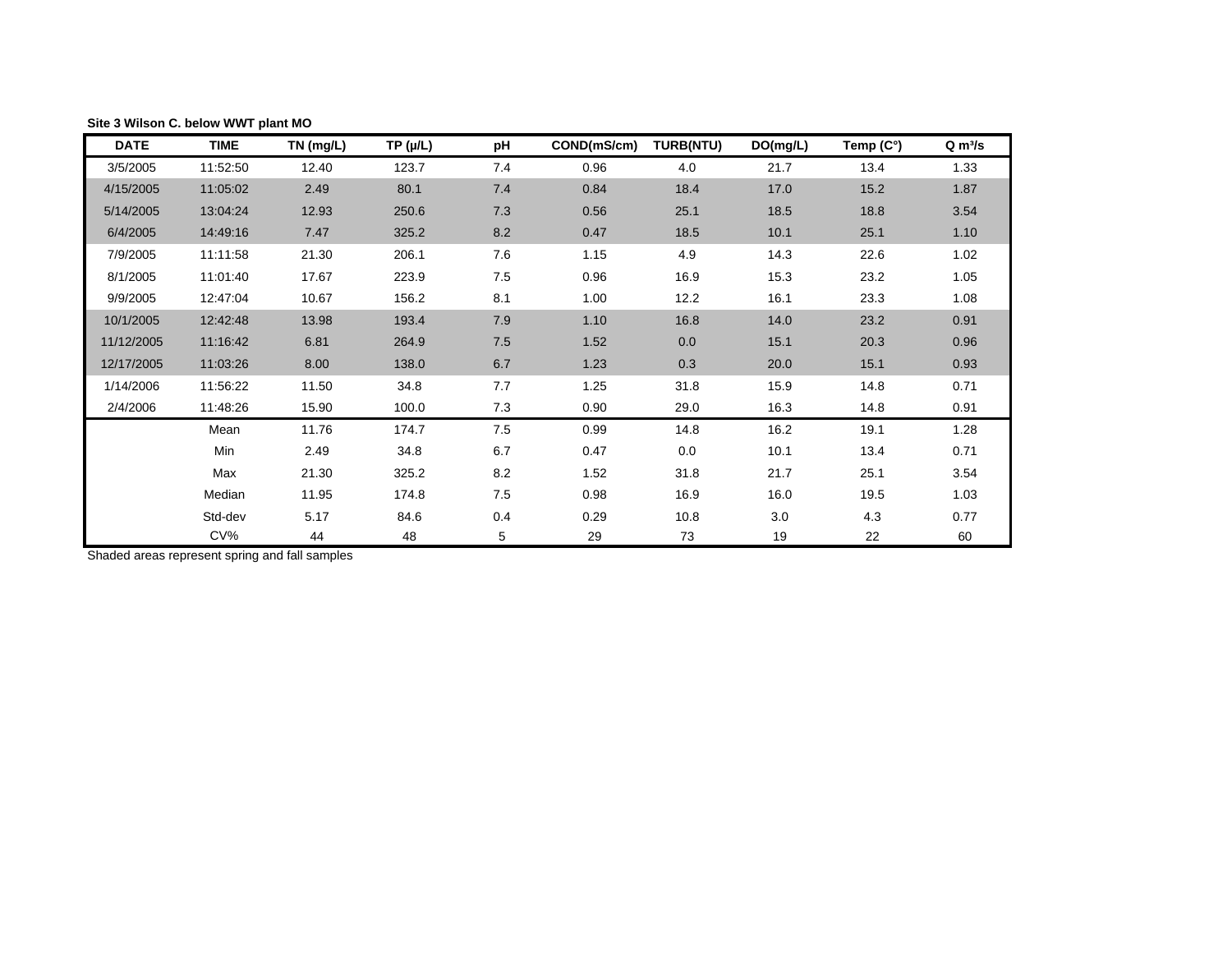| <b>DATE</b> | <b>TIME</b> | TN (mg/L) | $TP(\mu/L)$ | рH  | COND(mS/cm) | <b>TURB(NTU)</b> | DO(mg/L) | Temp (C°) | Q m <sup>3</sup> /s |
|-------------|-------------|-----------|-------------|-----|-------------|------------------|----------|-----------|---------------------|
| 3/5/2005    | 13:02:22    | 2.37      | 35.1        | 8.4 | 0.60        | 5.6              | 17.0     | 13.3      | 9.94                |
| 4/15/2005   | 10:20:20    | 1.61      | 43.3        | 7.8 | 0.50        | 19.0             | 9.8      | 15.3      | 19.74               |
| 5/14/2005   | 11:14:48    | 4.21      | 172.3       | 7.9 | 0.61        | 31.2             | 8.7      | 20.4      | 9.37                |
| 6/4/2005    | 15:28:46    | 4.45      | 201.9       | 8.4 | 0.56        | 11.3             | 10.6     | 26.9      | 2.61                |
| 7/9/2005    | 18:19:30    | 14.58     | 326.9       | 8.2 | 0.92        | 9.3              | 9.0      | 28.1      | 2.04                |
| 8/1/2005    | 11:49:16    | 5.23      | 237.1       | 7.9 | 0.95        | 11.7             | 7.8      | 25.5      | 1.44                |
| 9/9/2005    | 13:23:04    | 4.12      | 184.7       | 8.1 | 0.50        | 2.8              | 9.2      | 24.1      | 1.64                |
| 10/1/2005   | 13:36:28    | 5.10      | 115.7       | 8.2 | 0.83        | 23.7             | 9.2      | 18.5      | 2.41                |
| 11/12/2005  | 12:09:26    | 9.37      | 89.9        | 7.9 | 1.11        | 6.9              | 9.2      | 12.9      | 2.24                |
| 12/17/2005  | 11:35:56    | 8.75      | 33.3        | 7.9 | 0.90        | 10.5             | 15.6     | 3.4       | 1.87                |
| 1/14/2006   | 12:35:22    | 7.35      | 12.3        | 8.2 | 1.00        | 23.7             | 9.8      | 5.6       | 2.86                |
| 2/4/2006    | 12:25:06    | 7.84      | 51.3        | 7.4 | 0.85        | 55.2             | 10.8     | 6.7       | 3.14                |
|             | Mean        | 6.25      | 125.3       | 8.0 | 0.78        | 17.6             | 10.6     | 16.7      | 4.94                |
|             | Min         | 1.61      | 12.3        | 7.4 | 0.50        | 2.8              | 7.8      | 3.4       | 1.44                |
|             | Max         | 14.58     | 326.9       | 8.4 | 1.11        | 55.2             | 17.0     | 28.1      | 19.74               |
|             | Median      | 5.16      | 102.8       | 8.0 | 0.84        | 11.5             | 9.5      | 16.9      | 2.51                |
|             | Std-dev     | 3.57      | 98.9        | 0.3 | 0.21        | 14.6             | 2.8      | 8.6       | 5.49                |
|             | CV%         | 57        | 79          | 4   | 27          | 83               | 27       | 51        | 111                 |

#### <span id="page-8-0"></span>**Site 4 James R. Boaz MO**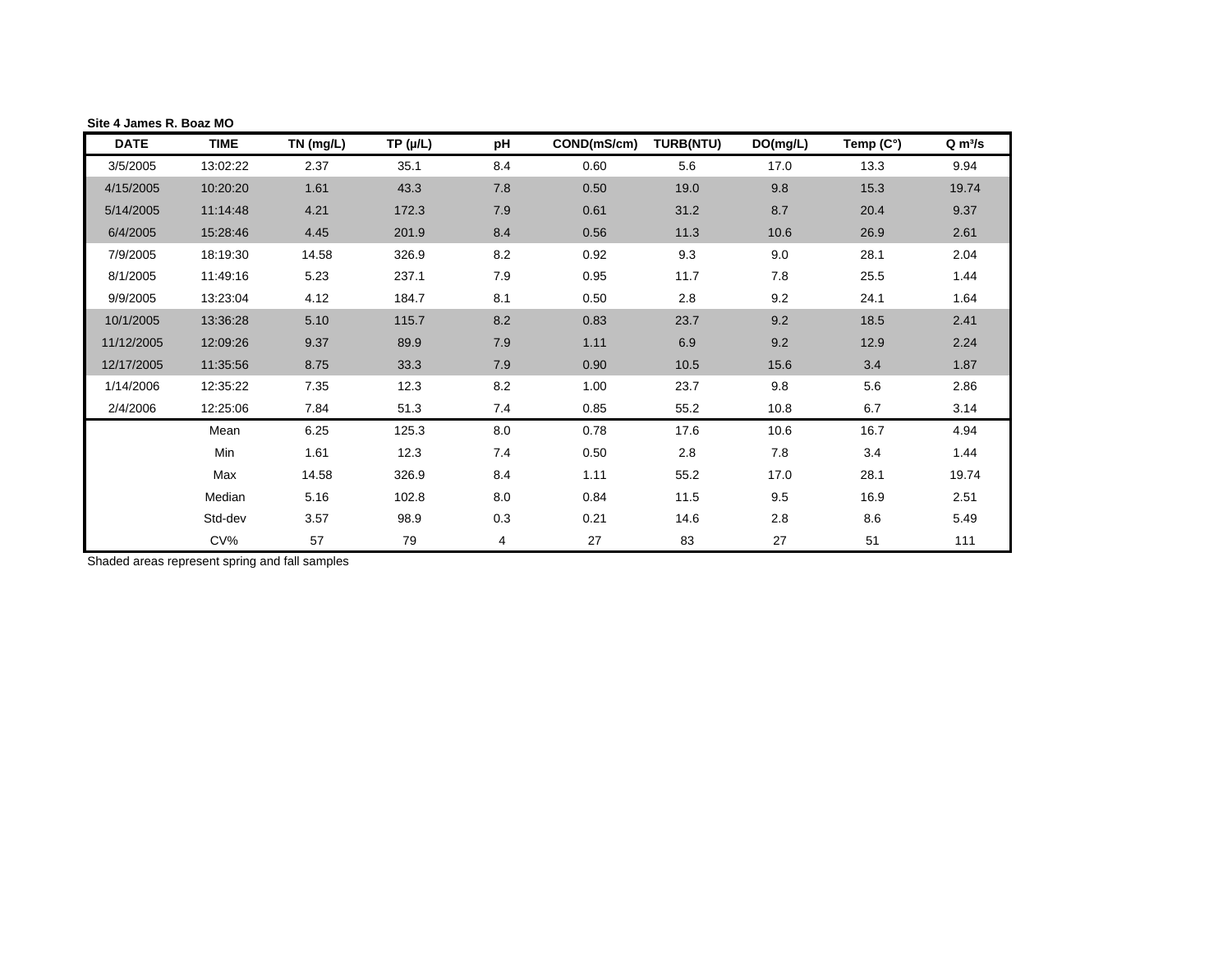| <b>DATE</b> | <b>TIME</b> | TN (mg/L) | $TP(\mu/L)$ | рH  | COND(mS/cm) | <b>TURB(NTU)</b> | DO(mg/L) | Temp $(C^\circ)$ | $Q \, \text{m}^3/\text{s}$ |
|-------------|-------------|-----------|-------------|-----|-------------|------------------|----------|------------------|----------------------------|
| 3/5/2005    | 13:30:02    | 1.50      | 8.2         | 8.3 | 0.41        | 3.1              | 16.1     | 10.8             | 6.46                       |
| 4/15/2005   | 9:48:34     | 1.07      | 14.0        | 8.0 | 0.38        | 11.2             | 10.7     | 12.6             | 11.67                      |
| 5/14/2005   | 10:40:02    | 1.05      | 47.5        | 7.9 | 0.39        | 12.6             | 8.6      | 18.1             | 6.32                       |
| 6/4/2005    | 16:16:02    | 0.56      | 36.7        | 7.9 | 0.32        | 93.1             | 11.6     | 8.5              | 1.23                       |
| 7/9/2005    | 18:45:18    | 1.02      | 25.7        | 8.0 | 0.50        | 6.5              | 9.2      | 27.1             | 0.49                       |
| 8/1/2005    | 12:30:26    | 1.09      | 29.6        | 7.9 | 0.49        | 10.5             | 9.6      | 26.2             | 0.54                       |
| 9/9/2005    | 14:00:28    | 0.69      | 50.7        | 8.6 | 0.68        | 0.0              | 10.6     | 26.3             | 0.50                       |
| 10/1/2005   | 14:32:28    | 0.97      | 39.4        | 8.2 | 0.48        | 17.9             | 8.9      | 19.7             | 0.86                       |
| 11/12/2005  | 13:05:58    | 1.24      | 43.8        | 7.7 | 0.61        | 2.7              | 9.0      | 13.3             | 0.81                       |
| 12/17/2005  | 12:11:24    | 1.01      | 17.6        | 8.3 | 0.69        | 2.2              | 16.2     | 3.1              | 0.51                       |
| 1/14/2006   | 13:03:50    | 1.37      | < 2.8       | 8.3 | 0.58        | 24.8             | 10.4     | 4.4              | 0.48                       |
| 2/4/2006    | 12:55:00    | 1.08      | 22.0        | 8.1 | 0.49        | 44.1             | 11.2     | 5.5              | 0.47                       |
|             | Mean        | 1.05      | 30.5        | 8.1 | 0.50        | 19.1             | 11.0     | 14.6             | 2.53                       |
|             | Min         | 0.56      | 8.2         | 7.7 | 0.32        | 0.0              | 8.6      | 3.1              | 0.47                       |
|             | Max         | 1.50      | 50.7        | 8.6 | 0.69        | 93.1             | 16.2     | 27.1             | 11.67                      |
|             | Median      | 1.06      | 29.6        | 8.1 | 0.49        | 10.9             | 10.5     | 12.9             | 0.68                       |
|             | Std-dev     | 0.26      | 14.2        | 0.3 | 0.12        | 26.4             | 2.6      | 8.8              | 3.64                       |
|             | $CV\%$      | 24        | 47          | 3   | 23          | 138              | 24       | 60               | 144                        |

## <span id="page-9-0"></span>**Site 5 Finley C. Riverdale Rd. MO**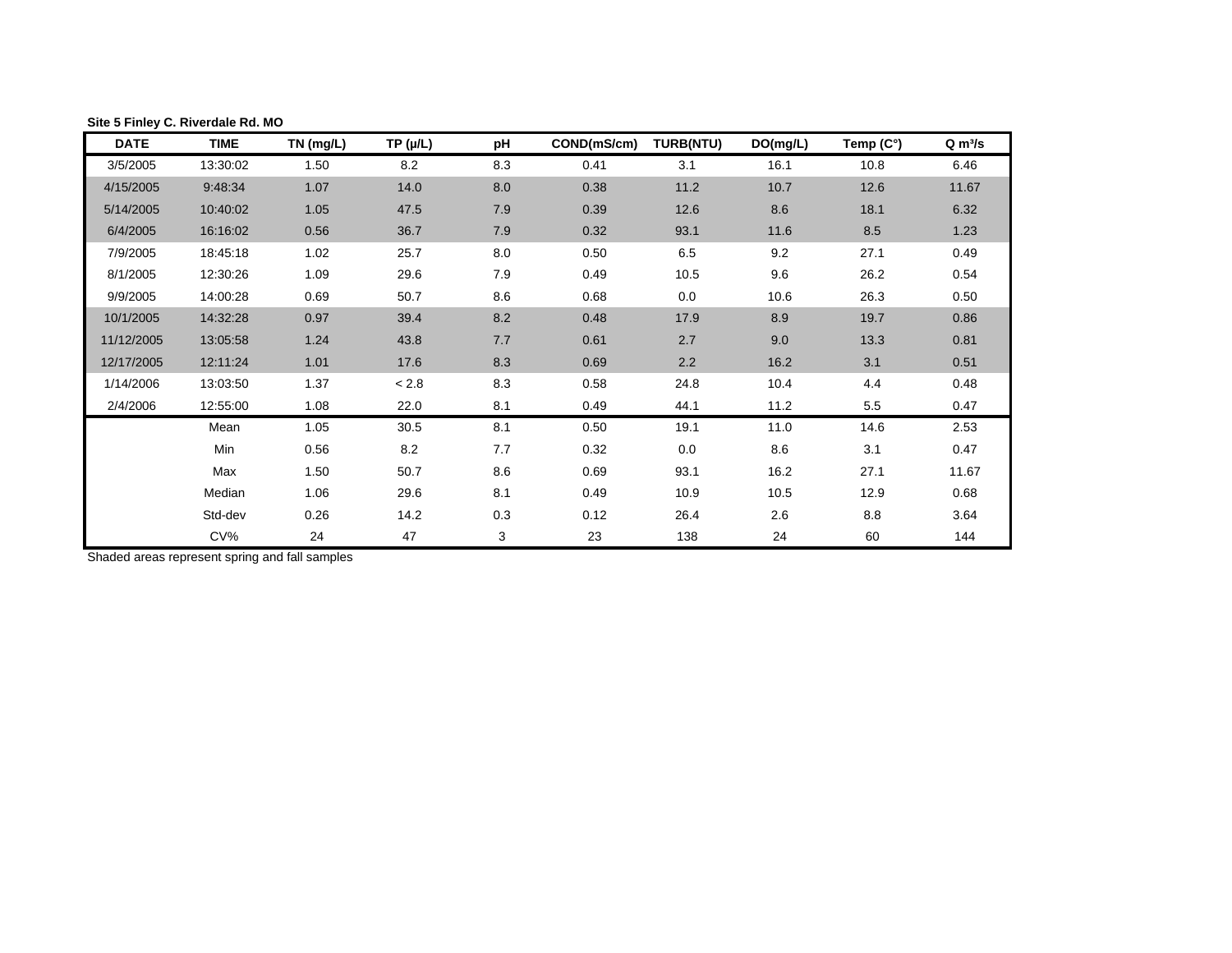<span id="page-10-0"></span>

| Site 6 James R. Galena MO |             |           |             |     |             |                  |          |                  |              |
|---------------------------|-------------|-----------|-------------|-----|-------------|------------------|----------|------------------|--------------|
| <b>DATE</b>               | <b>TIME</b> | TN (mg/L) | $TP(\mu/L)$ | рH  | COND(mS/cm) | <b>TURB(NTU)</b> | DO(mg/L) | Temp $(C^\circ)$ | $Q \, m^3/s$ |
| 3/5/2005                  | 14:09:56    | 2.02      | 11.0        | 8.6 | 0.46        | 5.3              | 16.3     | 12.1             | 27.92        |
| 4/15/2005                 | 9:13:46     | 1.50      | 35.4        | 7.9 | 0.43        | 13.6             | 8.6      | 13.6             | 59.18        |
| 5/14/2005                 | 9:58:10     | 2.38      | 62.7        | 7.8 | 0.49        | 3.9              | 6.5      | 20.6             | 17.36        |
| 6/4/2005                  | 18:33:24    | 1.40      | 91.1        | 8.3 | 0.53        | 6.7              | 8.9      | 25.6             | 5.83         |
| 7/9/2005                  | 19:19:10    | 2.09      | 91.1        | 8.4 | 0.59        | 2.7              | 10.7     | 28.9             | 4.59         |
| 8/1/2005                  | 13:07:50    | 4.72      | 124.6       | 8.4 | 0.73        | 2.7              | 10.1     | 28.3             | 3.71         |
| 9/9/2005                  | 14:44:42    | 2.57      | 93.2        | 7.9 | 0.33        | 62.9             | 9.8      | 26.5             | 3.31         |
| 10/1/2005                 | 15:56:40    | 2.93      | 81.6        | 8.5 | 0.61        | 18.1             | 9.8      | 20.7             | 4.73         |
| 11/12/2005                | 13:46:54    | 2.02      | 50.3        | 8.2 | 0.80        | 2.6              | 11.6     | 12.8             | 3.45         |
| 12/17/2005                | 12:43:14    | 1.06      | 6.9         | 8.7 | 0.97        | 2.1              | 16.9     | 2.2              | 3.37         |
| 1/14/2006                 | 13:39:16    | 6.57      | 4.0         | 8.7 | 0.88        | 4.2              | 11.8     | 5.2              | 3.85         |
| 2/4/2006                  | 13:37:06    | 3.89      | 20.6        | 8.6 | 0.60        | 46.2             | 12.1     | 6.8              | 5.10         |
|                           | Mean        | 2.76      | 56.0        | 8.3 | 0.62        | 14.3             | 11.1     | 16.9             | 11.87        |
|                           | Min         | 1.06      | 4.0         | 7.8 | 0.33        | 2.1              | 6.5      | 2.2              | 3.31         |
|                           | Max         | 6.57      | 124.6       | 8.7 | 0.97        | 62.9             | 16.9     | 28.9             | 59.18        |
|                           | Median      | 2.23      | 56.5        | 8.4 | 0.59        | 4.8              | 10.4     | 17.1             | 4.66         |
|                           | Std-dev     | 1.59      | 40.6        | 0.3 | 0.19        | 19.8             | 3.0      | 9.4              | 16.68        |
|                           | CV%         | 57        | 72          | 4   | 31          | 139              | 27       | 56               | 141          |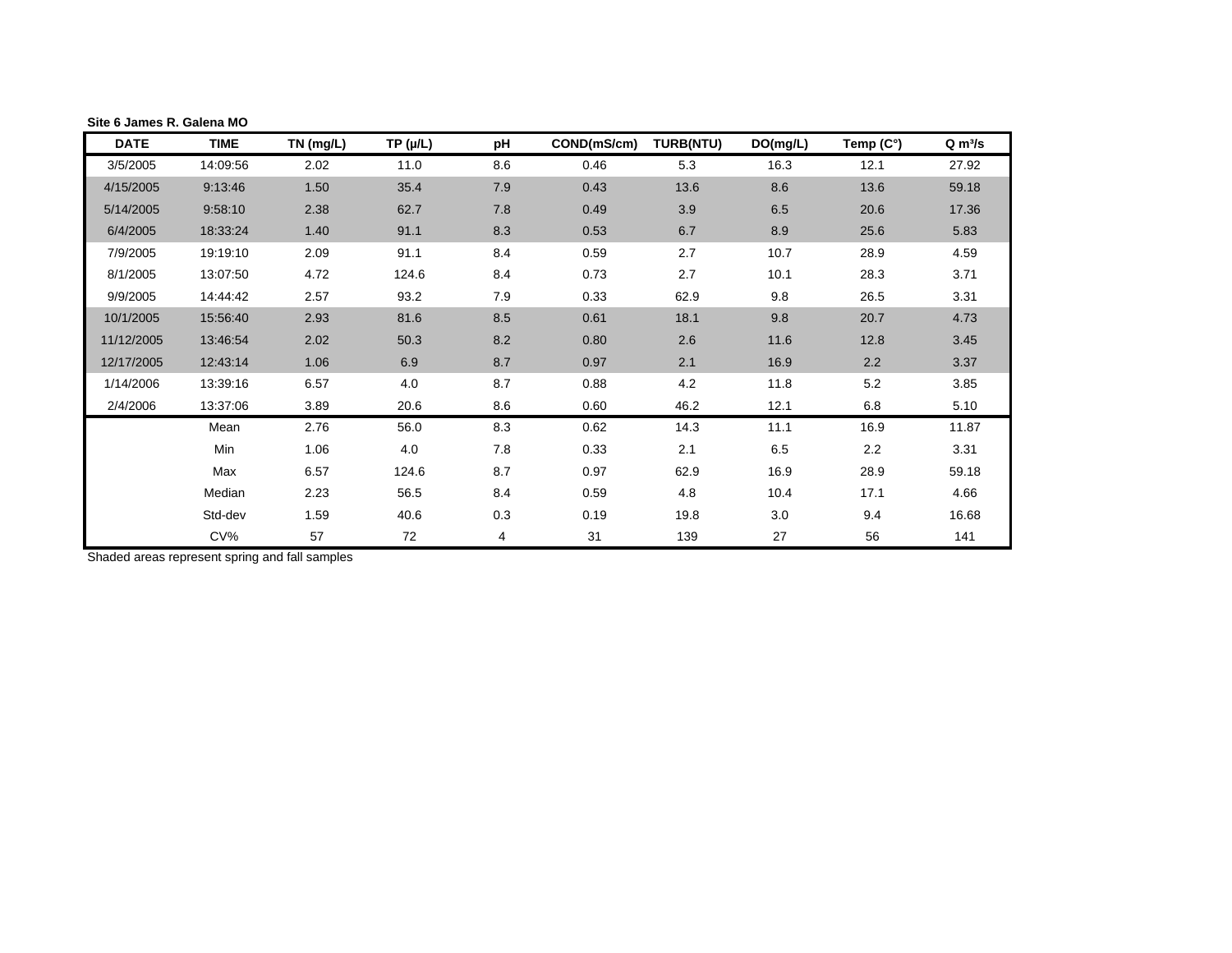| <b>DATE</b> | <b>TIME</b> | TN (mg/L) | $TP(\mu/L)$ | рH  | COND(mS/cm) | <b>TURB(NTU)</b> | DO(mg/L) | Temp (C°) | $Q \, \text{m}^3/\text{s}$ |
|-------------|-------------|-----------|-------------|-----|-------------|------------------|----------|-----------|----------------------------|
| 3/5/2005    | 15:12:58    | 0.76      | 9.2         | 8.0 | 0.32        | 20.5             | 14.6     | 7.4       | 117.77                     |
| 4/15/2005   | 8:26:20     | 0.69      | 7.2         | 7.9 | 0.32        | 11.4             | 8.6      | 8.2       | 121.14                     |
| 5/14/2005   | 9:09:40     | 0.99      | 12.3        | 7.2 | 0.32        | 8.4              | 9.2      | 8.5       | 100.24                     |
| 6/4/2005    | 19:16:56    | 0.67      | 7.0         | 8.2 | 0.44        | 4.6              | 8.8      | 7.3       | 86.17                      |
| 7/9/2005    | 20:00:38    | 1.13      | 14.0        | 8.0 | 0.35        | 71.8             | 12.8     | 9.4       | 79.52                      |
| 8/1/2005    | 14:08:32    | 1.13      | 13.1        | 7.8 | 0.32        | 71.6             | 9.5      | 9.2       | 62.31                      |
| 9/9/2005    | 15:56:50    | 1.03      | 10.2        | 8.0 | 0.44        | 3.3              | 8.7      | 9.5       | 61.20                      |
| 10/1/2005   | 16:50:24    | 0.99      | 8.6         | 7.8 | 0.32        | 25.5             | 7.9      | 10.5      | 52.12                      |
| 11/12/2005  | 14:49:00    | 0.82      | 12.0        | 7.6 | 0.36        | 4.2              | 5.0      | 10.4      | 46.23                      |
| 12/17/2005  | 13:45:54    | 0.48      | 8.3         | 8.5 | 0.41        | 3.1              | 12.1     | $9.5\,$   | 26.22                      |
| 1/14/2006   | 14:32:06    | 0.53      | 4.4         | 8.6 | 0.34        | 14.1             | 12.1     | 10.1      | 25.57                      |
| 2/4/2006    | 14:45:26    | 1.00      | 24.6        | 8.6 | 0.29        | 32.8             | 12.3     | 9.7       | 26.51                      |
|             | Mean        | 0.85      | 10.9        | 8.0 | 0.35        | 22.6             | 10.1     | 9.1       | 67.08                      |
|             | Min         | 0.48      | 4.4         | 7.2 | 0.29        | 3.1              | 5.0      | 7.3       | 25.57                      |
|             | Max         | 1.13      | 24.6        | 8.6 | 0.44        | 71.8             | 14.6     | 10.5      | 121.14                     |
|             | Median      | 0.91      | 9.7         | 8.0 | 0.33        | 12.8             | 9.4      | 9.4       | 61.76                      |
|             | Std-dev     | 0.23      | 5.2         | 0.4 | 0.05        | 24.8             | 2.7      | 1.1       | 34.20                      |
|             | $CV\%$      | 27        | 47          | 5   | 15          | 110              | 26       | 12        | 51                         |

<span id="page-11-0"></span>**Site 7 Below Table Rock Dam MO**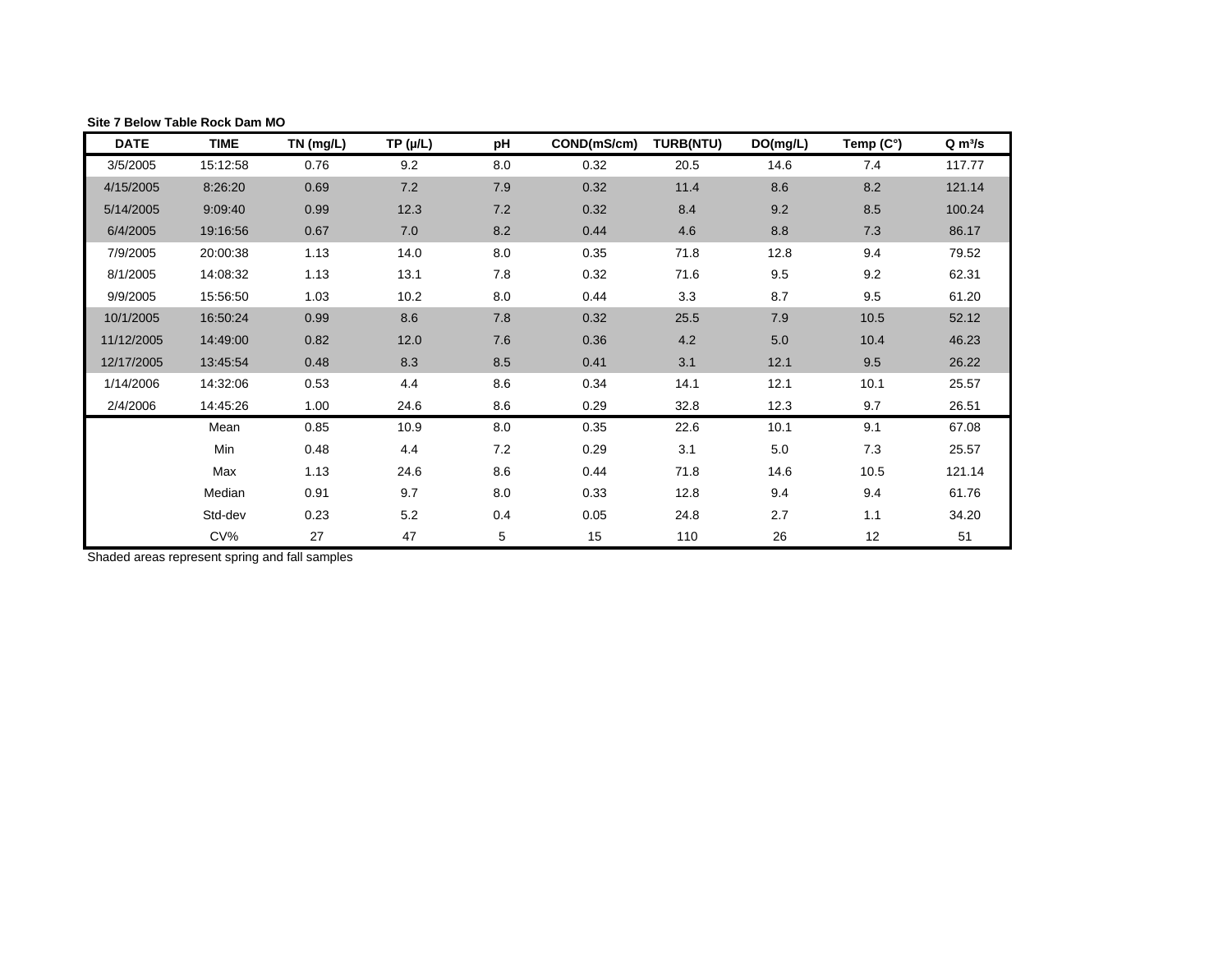| <b>DATE</b> | <b>TIME</b> | TN (mg/L) | $TP(\mu/L)$ | рH      | COND(mS/cm) | <b>TURB(NTU)</b> | DO(mg/L) | Temp (C°) | $Q \, \text{m}^3/\text{s}$ |
|-------------|-------------|-----------|-------------|---------|-------------|------------------|----------|-----------|----------------------------|
| 3/5/2005    | 15:45:48    | 0.60      | 2.3         | 8.3     | 0.43        | 4.4              | 13.9     | 11.3      | 4.16                       |
| 4/15/2005   | 15:39:56    | < 0.25    | < 1.2       | 8.4     | 0.45        | 10.6             | 13.9     | 15.6      | 6.51                       |
| 5/14/2005   | 17:10:28    | 0.48      | 10.9        | 8.3     | 0.42        | 4.4              | 9.5      | 22.6      | 2.55                       |
| 6/4/2005    | 10:49:44    | < 0.14    | < 3.2       | 7.9     | 0.49        | 11.0             | 6.4      | 22.1      | 0.62                       |
| 7/10/2005   | 10:29:08    | 0.64      | 8.2         | 7.9     | 0.49        | 4.6              | 8.1      | 25.4      | 0.26                       |
| 8/1/2005    | 14:39:28    | 0.31      | 10.6        | 7.9     | 0.43        | 3.4              | 7.9      | 28.3      | 0.15                       |
| 9/9/2005    | 16:48:30    | < 0.23    | 11.2        | 8.4     | 0.49        | 8.0              | 8.7      | 26.7      | 0.04                       |
| 10/1/2005   | 17:27:00    | 0.22      | 3.1         | 8.2     | 0.46        | 15.4             | 8.6      | 22.9      | 0.13                       |
| 11/12/2005  | 15:37:00    | 0.15      | 7.4         | 7.9     | 0.57        | 0.1              | 8.4      | 12.6      | 0.25                       |
| 12/17/2005  | 14:12:10    | 0.23      | 7.3         | 8.5     | 0.69        | 2.0              | 14.7     | 3.0       | 0.25                       |
| 1/14/2006   | 15:13:16    | 0.17      | < 2.8       | 8.5     | 0.52        | 2.7              | 10.4     | $6.2\,$   | 0.31                       |
| 2/4/2006    | 15:15:38    | 1.09      | 11.3        | 8.3     | 0.51        | 33.9             | 11.5     | 6.8       | 1.64                       |
|             | Mean        | 0.43      | 8.0         | $8.2\,$ | 0.49        | 8.4              | 10.2     | 17.0      | 1.41                       |
|             | Min         | 0.15      | 2.3         | 7.9     | 0.42        | 0.1              | 6.4      | 3.0       | 0.04                       |
|             | Max         | 1.09      | 11.3        | 8.5     | 0.69        | 33.9             | 14.7     | 28.3      | 6.51                       |
|             | Median      | 0.31      | 8.2         | 8.3     | 0.49        | 4.5              | 9.1      | 18.8      | 0.28                       |
|             | Std-dev     | 0.31      | 3.4         | $0.2\,$ | 0.07        | 9.2              | 2.7      | 8.8       | 2.04                       |
|             | $CV\%$      | 71        | 43          | 3       | 15          | 109              | 27       | 52        | 145                        |

#### <span id="page-12-0"></span>**Site 8 Bull C. Walnut Shade MO**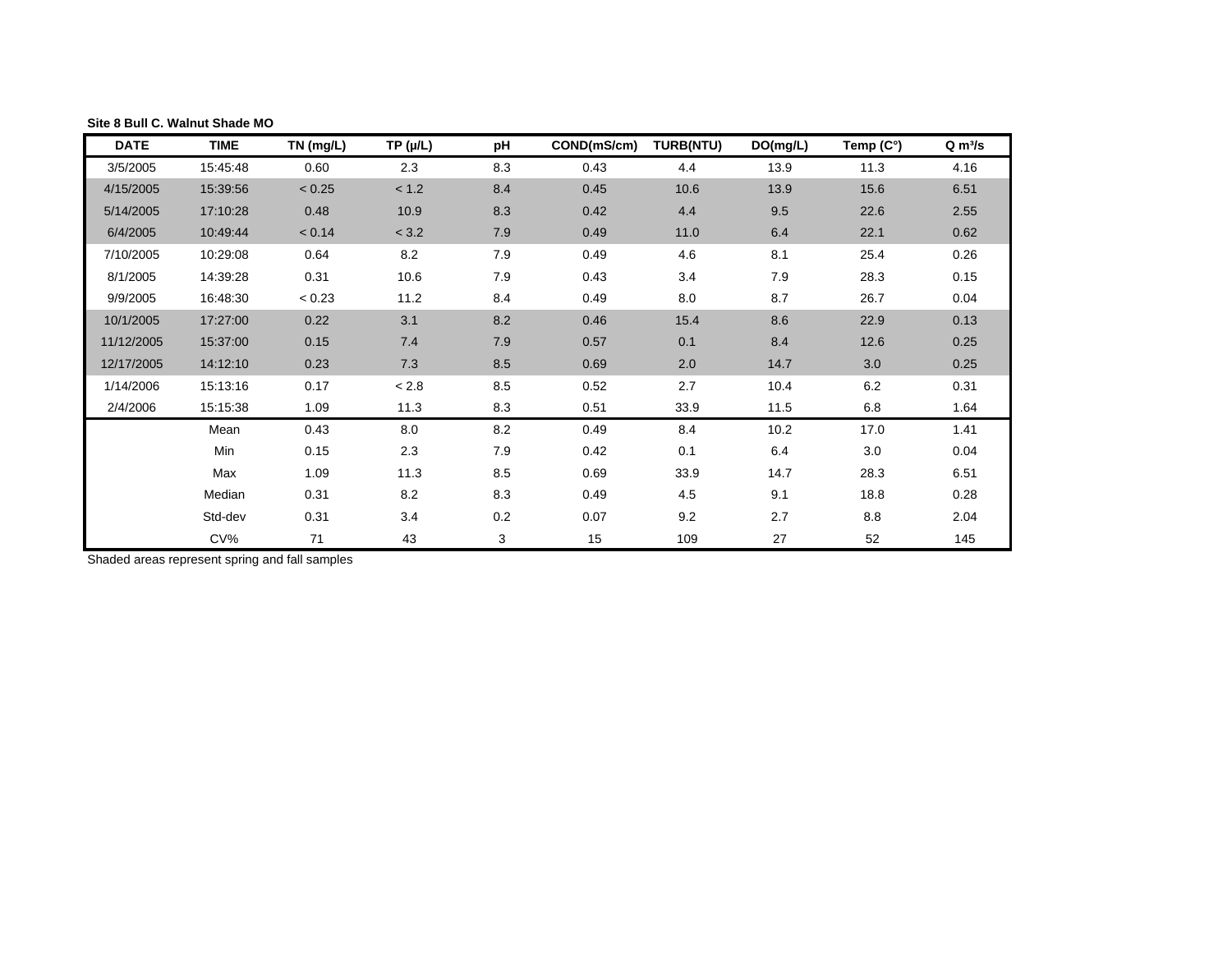| <b>DATE</b> | <b>TIME</b> | TN (mg/L) | $TP(\mu/L)$ | pH  | COND(mS/cm) | <b>TURB(NTU)</b> | DO(mg/L) | Temp (C°) | $Q \, \text{m}^3/\text{s}$ |
|-------------|-------------|-----------|-------------|-----|-------------|------------------|----------|-----------|----------------------------|
| 3/5/2005    | 16:32:04    | 0.62      | 4.8         | 8.4 | 0.49        | 3.0              | 14.6     | 12.1      | 6.99                       |
| 4/15/2005   | 14:49:54    | 0.69      | 9.0         | 8.3 | 0.47        | 7.3              | 13.4     | 15.5      | 17.61                      |
| 5/14/2005   | 16:09:24    | 0.32      | 11.3        | 8.4 | 0.49        | 2.0              | 10.8     | 22.4      | 4.45                       |
| 6/4/2005    | 10:33:34    | 0.40      | 8.9         | 8.1 | 0.58        | 22.1             | 8.8      | 19.5      | 2.01                       |
| 7/10/2005   | 9:46:02     | 0.66      | 6.9         | 8.2 | 0.54        | 1.4              | 9.6      | 24.7      | 1.39                       |
| 8/1/2005    | 15:29:50    | 0.22      | 14.6        | 8.4 | 0.49        | 5.7              | 9.8      | 29.3      | 0.82                       |
| 9/9/2005    | 18:15:36    | < 0.23    | 24.7        | 7.9 | 0.53        | 13.7             | 8.6      | 23.0      | 0.71                       |
| 10/1/2005   | 18:21:42    | 0.24      | 3.4         | 8.3 | 0.48        | 20.0             | 8.6      | 20.6      | 1.27                       |
| 11/12/2005  | 16:29:48    | 0.15      | 10.6        | 8.1 | 0.57        | 7.3              | 10.1     | 14.0      | 0.79                       |
| 12/17/2005  | 14:52:20    | 0.42      | 9.4         | 8.6 | 0.66        | 1.0              | 15.7     | 4.3       | 1.25                       |
| 1/14/2006   | 15:54:10    | 0.45      | $< 2.8$     | 8.6 | 0.57        | 16.0             | 11.0     | 7.0       | 1.02                       |
| 2/4/2006    | 15:58:04    | 0.88      | 13.6        | 8.3 | 0.53        | 25.2             | 12.0     | 7.6       | 2.21                       |
|             | Mean        | 0.46      | 10.6        | 8.3 | 0.53        | 10.4             | 11.1     | 16.7      | 3.38                       |
|             | Min         | 0.15      | 3.4         | 7.9 | 0.47        | 1.0              | 8.6      | 4.3       | 0.71                       |
|             | Max         | 0.88      | 24.7        | 8.6 | 0.66        | 25.2             | 15.7     | 29.3      | 17.61                      |
|             | Median      | 0.42      | 9.4         | 8.3 | 0.53        | 7.3              | 10.4     | 17.5      | 1.33                       |
|             | Std-dev     | 0.23      | 5.7         | 0.2 | 0.06        | 8.7              | 2.4      | 7.9       | 4.85                       |
|             | $CV\%$      | 50        | 54          | 3   | 10          | 83               | 22       | 47        | 144                        |

<span id="page-13-0"></span>**Site 9 Beaver C. Bradleyville MO**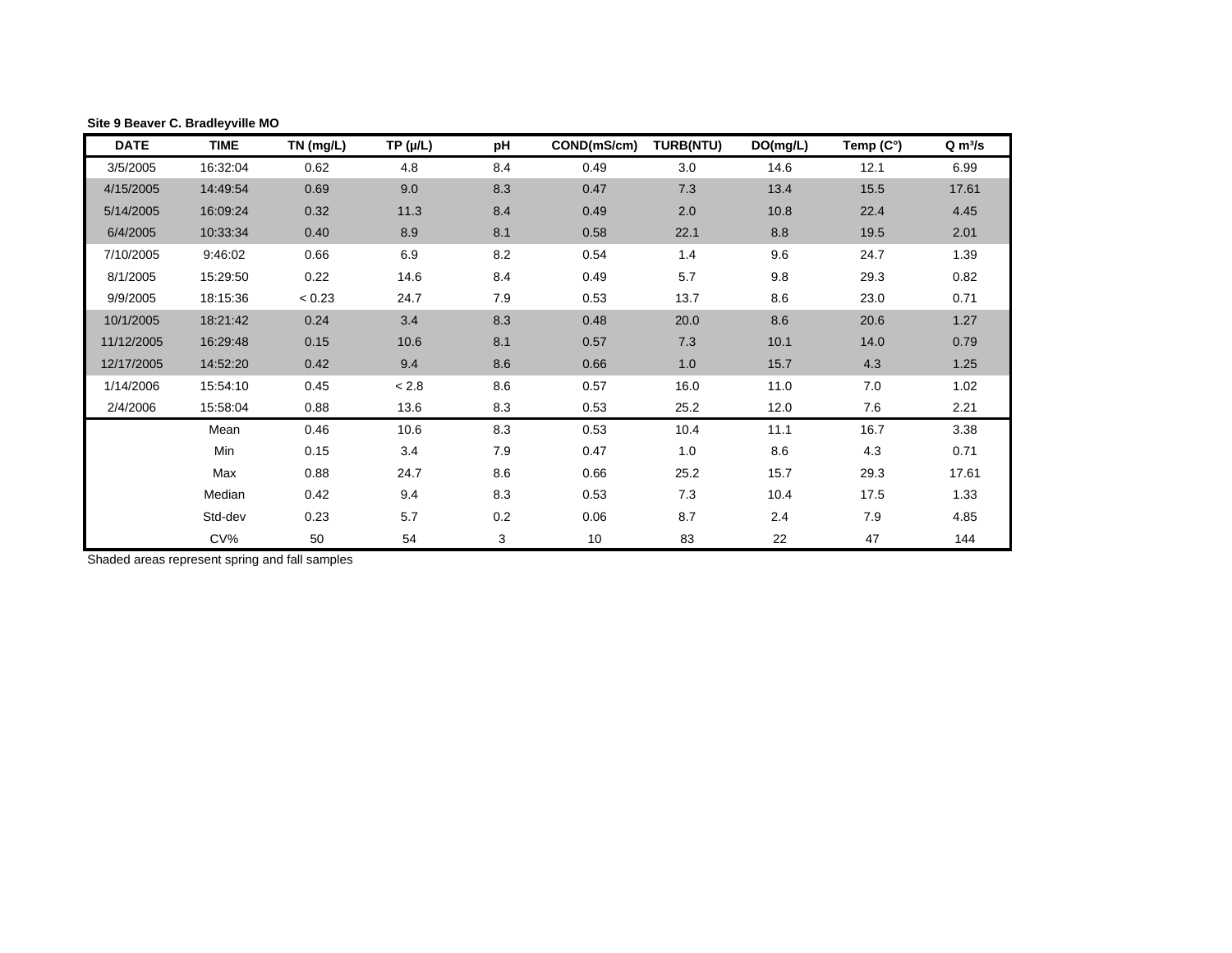| <b>DATE</b> | <b>TIME</b> | $TN$ (mg/L) | TP (µ/L) | рH    | COND(mS/cm) | <b>TURB(NTU)</b> | DO(mg/L) | Temp (C°) | $Q \, \text{m}^3/\text{s}$ |
|-------------|-------------|-------------|----------|-------|-------------|------------------|----------|-----------|----------------------------|
| 3/5/2005    | 17:36:18    | 0.56        | 6.1      | 8.3   | 0.42        | 7.1              | 15.3     | 10.4      | 3.26                       |
| 4/15/2005   | 13:28:38    | 1.01        | 12.9     | 8.1   | 0.40        | 9.0              | 13.2     | 13.9      | 7.08                       |
| 5/14/2005   | 15:04:12    | 1.00        | 24.4     | 7.9   | 0.45        | 8.4              | 9.1      | 19.6      | 2.12                       |
| 6/4/2005    | 13:08:14    | 1.09        | 24.4     | 9.0   | 0.32        | 68.4             | 16.1     | 23.9      | 0.76                       |
| 7/9/2005    | 9:59:08     | 1.08        | 35.7     | 7.8   | 0.53        | 6.9              | 7.3      | 23.3      | 0.42                       |
| 8/1/2005    | 16:34:12    | 1.03        | 13.9     | $7.9$ | 0.57        | 19.4             | 9.4      | 25.3      | 0.16                       |
| 9/9/2005    | 18:31:36    | 0.83        | 33.2     | 8.1   | 0.60        | 17.1             | 10.6     | 21.2      | 0.17                       |
| 10/2/2005   | 9:12:48     | 1.14        | 21.6     | 7.9   | 0.61        | 20.6             | 8.0      | 17.3      | 0.45                       |
| 11/12/2005  | 17:39:28    | 0.45        | 20.3     | 7.6   | 0.59        | 7.6              | 6.6      | 12.6      | 0.19                       |
| 12/17/2005  | 15:52:14    | 0.69        | 8.7      | 8.5   | 0.67        | 3.8              | 15.7     | 3.9       | 0.23                       |
| 1/14/2006   | 16:55:34    | 0.78        | < 2.8    | 8.2   | 0.57        | 1.3              | 9.7      | 6.7       | 0.17                       |
| 2/4/2006    | 17:03:20    | 1.00        | 15.6     | 8.1   | 0.49        | 14.1             | 11.3     | 5.7       | 0.76                       |
|             | Mean        | 0.89        | 19.7     | 8.1   | 0.52        | 15.3             | 11.0     | 15.3      | 1.32                       |
|             | Min         | 0.45        | 6.1      | 7.6   | 0.32        | 1.3              | 6.6      | 3.9       | 0.16                       |
|             | Max         | 1.14        | 35.7     | 9.0   | 0.67        | 68.4             | 16.1     | 25.3      | 7.08                       |
|             | Median      | 1.00        | 20.3     | 8.1   | 0.55        | 8.7              | 10.1     | 15.6      | 0.44                       |
|             | Std-dev     | 0.22        | 9.4      | 0.4   | 0.10        | 17.8             | 3.3      | 7.5       | 2.05                       |
|             | $CV\%$      | 25          | 48       | 4     | 20          | 116              | 30       | 49        | 156                        |

<span id="page-14-0"></span>**Site 10 James R. Kinser Bridge MO**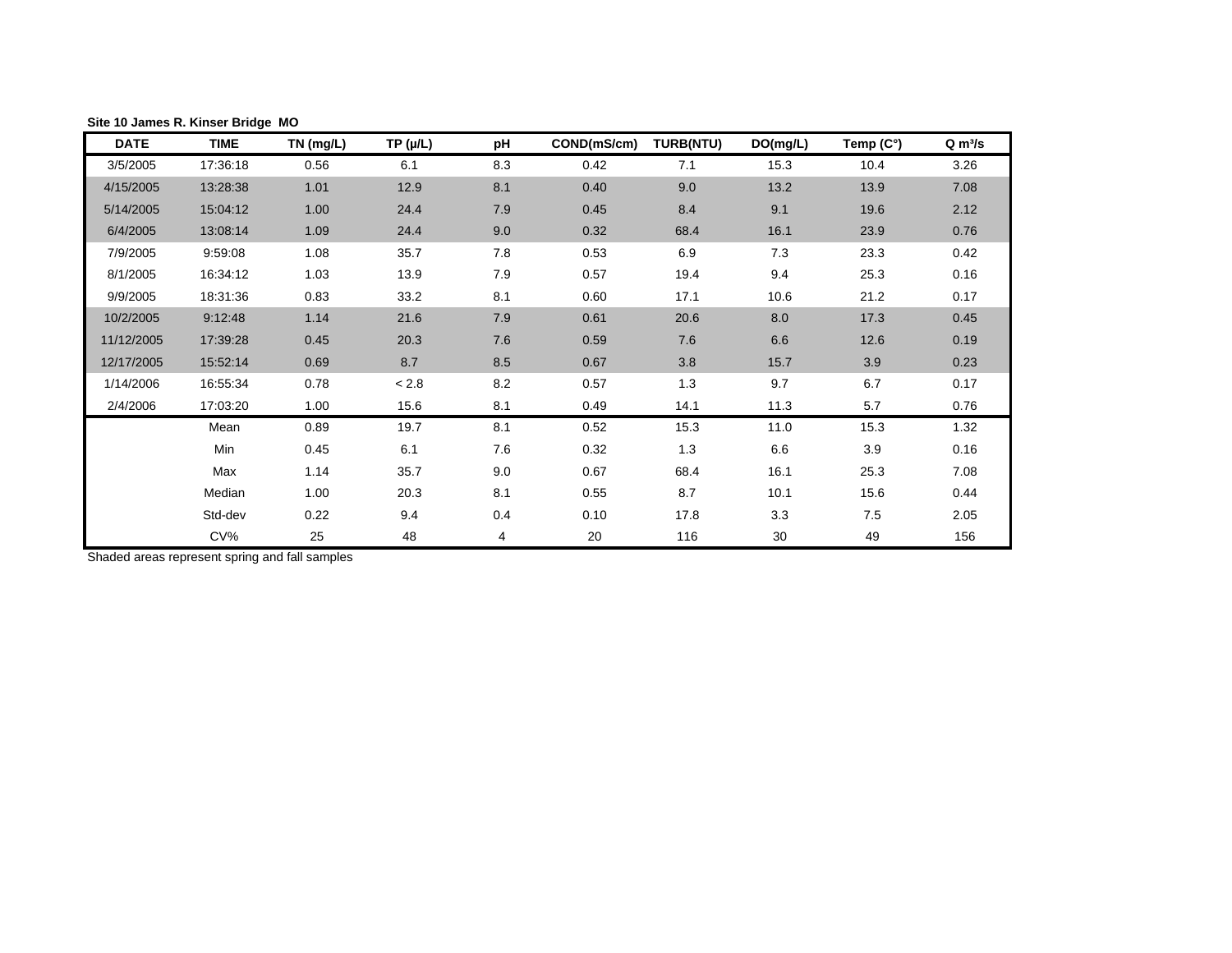| <b>DATE</b> | <b>TIME</b> | TN (mg/L) | TP (µ/L) | рH  | COND(mS/cm) | <b>TURB(NTU)</b> | DO(mg/L) | Temp $(C^\circ)$ | $Q \, m^3/s$ |
|-------------|-------------|-----------|----------|-----|-------------|------------------|----------|------------------|--------------|
| 3/5/2005    | 17:52:54    | 2.75      | < 1.6    | 8.0 | 0.54        | 5.0              | 14.3     | 11.6             | 0.51         |
| 4/15/2005   | 13:09:24    | 2.44      | 10.8     | 7.8 | 0.58        | 16.3             | 14.1     | 13.9             | 0.82         |
| 5/14/2005   | 14:45:02    | 2.40      | 29.2     | 7.9 | 0.58        | 6.0              | 10.2     | 17.8             | 0.45         |
| 6/4/2005    | 11:22:42    | 2.41      | 35.6     | 7.9 | 0.74        | 6.7              | 7.2      | 21.8             | 0.12         |
| 7/9/2005    | 9:40:26     | 2.05      | 13.2     | 7.4 | 0.61        | 13.2             | 8.1      | 19.1             | 0.10         |
| 8/1/2005    | 16:48:20    | 2.02      | 43.1     | 8.0 | 0.58        | 25.1             | 10.3     | 23.7             | 0.07         |
| 9/10/2005   | 11:46:30    | 1.85      | 310.2    | 7.7 | 0.46        | 8.1              | 7.1      | 20.8             | 0.12         |
| 10/2/2005   | 9:31:22     | 2.12      | 26.4     | 7.7 | 0.52        | 22.6             | 7.5      | 18.3             | 0.12         |
| 11/12/2005  | 18:00:32    | 1.74      | 34.5     | 7.8 | 0.42        | 155.0            | 8.4      | 14.5             | 0.06         |
| 12/17/2005  | 16:07:04    | 2.09      | 12.3     | 8.5 | 0.77        | 98.0             | 16.7     | 7.1              | 0.05         |
| 1/14/2006   | 17:10:50    | 2.13      | 3.7      | 8.5 | 0.65        | <b>NS</b>        | 10.7     | 9.2              | 0.03         |
| 2/4/2006    | 17:17:54    | 2.35      | 20.6     | 8.3 | 0.62        | 14.7             | 11.9     | 8.1              | 0.04         |
|             | Mean        | 2.20      | 49.0     | 8.0 | 0.59        | 33.7             | 10.5     | 15.5             | 0.21         |
|             | Min         | 1.74      | 3.7      | 7.4 | 0.42        | 5.0              | 7.1      | 7.1              | 0.03         |
|             | Max         | 2.75      | 310.2    | 8.5 | 0.77        | 155.0            | 16.7     | 23.7             | 0.82         |
|             | Median      | 2.12      | 26.4     | 7.9 | 0.58        | 14.7             | 10.2     | 16.2             | 0.11         |
|             | Std-dev     | 0.28      | 87.5     | 0.3 | 0.10        | 48.1             | 3.2      | 5.6              | 0.25         |
|             | $CV\%$      | 13        | 178      | 4   | 17          | 143              | 30       | 36               | 120          |

### <span id="page-15-0"></span>**Site 11 Pearson C. D Hwy. MO**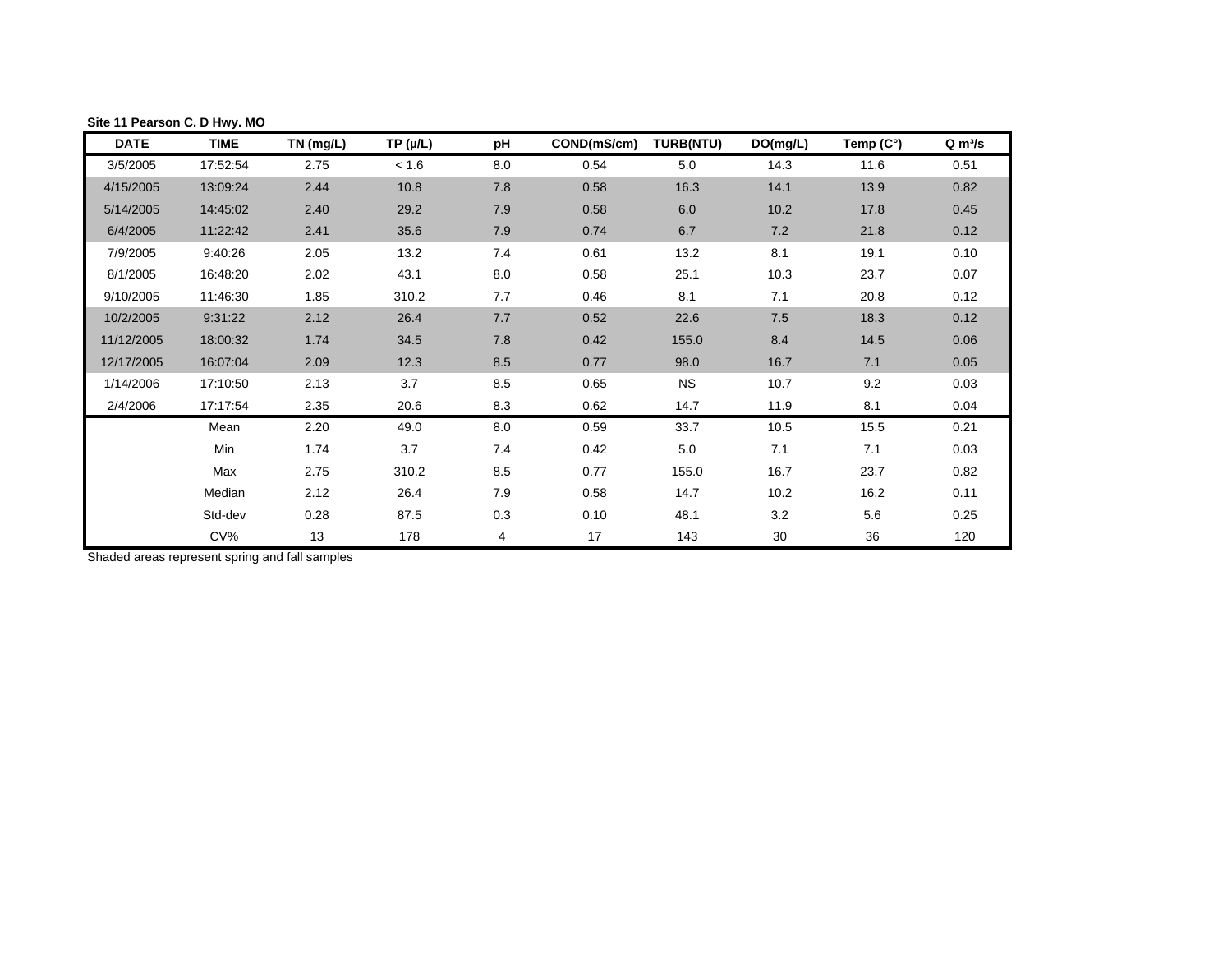| <b>DATE</b> | <b>TIME</b> | TN (mg/L) | $TP(\mu/L)$ | рH  | COND(mS/cm) | <b>TURB(NTU)</b> | DO(mg/L) | Temp (C°) | $Q \, \text{m}^3/\text{s}$ |
|-------------|-------------|-----------|-------------|-----|-------------|------------------|----------|-----------|----------------------------|
| 3/6/2005    | 11:55:12    | 1.42      | 14.1        | 8.1 | 0.45        | 6.5              | 15.0     | 11.4      | 2.07                       |
| 4/16/2005   | 10:19:44    | 1.21      | 53.3        | 8.2 | 0.43        | 9.0              | 13.6     | 13.7      | 3.79                       |
| 5/15/2005   | 10:44:28    | 1.56      | 53.3        | 7.8 | 0.41        | 5.2              | 9.3      | 17.8      | 1.16                       |
| 6/5/2005    | 10:42:04    | 1.49      | 69.6        | 7.7 | 0.42        | 9.0              | 8.4      | 21.4      | 0.51                       |
| 7/10/2005   | 11:37:32    | 1.39      | 63.2        | 7.7 | 0.45        | 6.8              | 10.0     | 23.2      | 0.40                       |
| 8/2/2005    | 11:27:04    | 1.20      | 106.4       | 7.6 | 0.47        | 13.9             | 9.5      | 22.1      | 0.37                       |
| 9/10/2005   | 12:13:44    | 1.18      | 22.7        | 8.0 | 0.44        | 4.9              | 9.1      | 22.8      | 0.71                       |
| 10/2/2005   | 11:01:10    | 2.33      | 146.4       | 7.7 | 0.40        | 21.3             | 7.4      | 19.9      | 0.48                       |
| 11/13/2005  | 10:37:30    | 1.36      | 433.1       | 7.3 | 0.58        | 6.0              | 6.4      | 14.2      | 0.45                       |
| 12/18/2005  | 12:50:02    | 2.33      | 591.9       | 7.5 | 0.54        | 45.9             | 10.5     | 7.3       | 0.31                       |
| 1/15/2006   | 10:54:24    | 2.45      | 373.3       | 7.8 | 0.59        | 32.1             | 9.7      | 7.8       | 0.36                       |
| 2/5/2006    | 11:32:48    | 2.01      | 205.6       | 7.9 | 0.51        | 96.0             | 9.9      | 6.2       | 0.39                       |
|             | Mean        | 1.66      | 177.7       | 7.8 | 0.47        | 21.4             | 9.9      | 15.6      | 0.92                       |
|             | Min         | 1.18      | 14.1        | 7.3 | 0.40        | 4.9              | 6.4      | 6.2       | 0.31                       |
|             | Max         | 2.45      | 591.9       | 8.2 | 0.59        | 96.0             | 15.0     | 23.2      | 3.79                       |
|             | Median      | 1.45      | 88.0        | 7.7 | 0.45        | 9.0              | 9.6      | 16.0      | 0.47                       |
|             | Std-dev     | 0.48      | 187.9       | 0.3 | 0.07        | 26.7             | 2.4      | 6.4       | 1.04                       |
|             | $CV\%$      | 29        | 106         | 3   | 14          | 125              | 24       | 41        | 113                        |

## <span id="page-16-0"></span>**Site 12 Long C. Denver AR**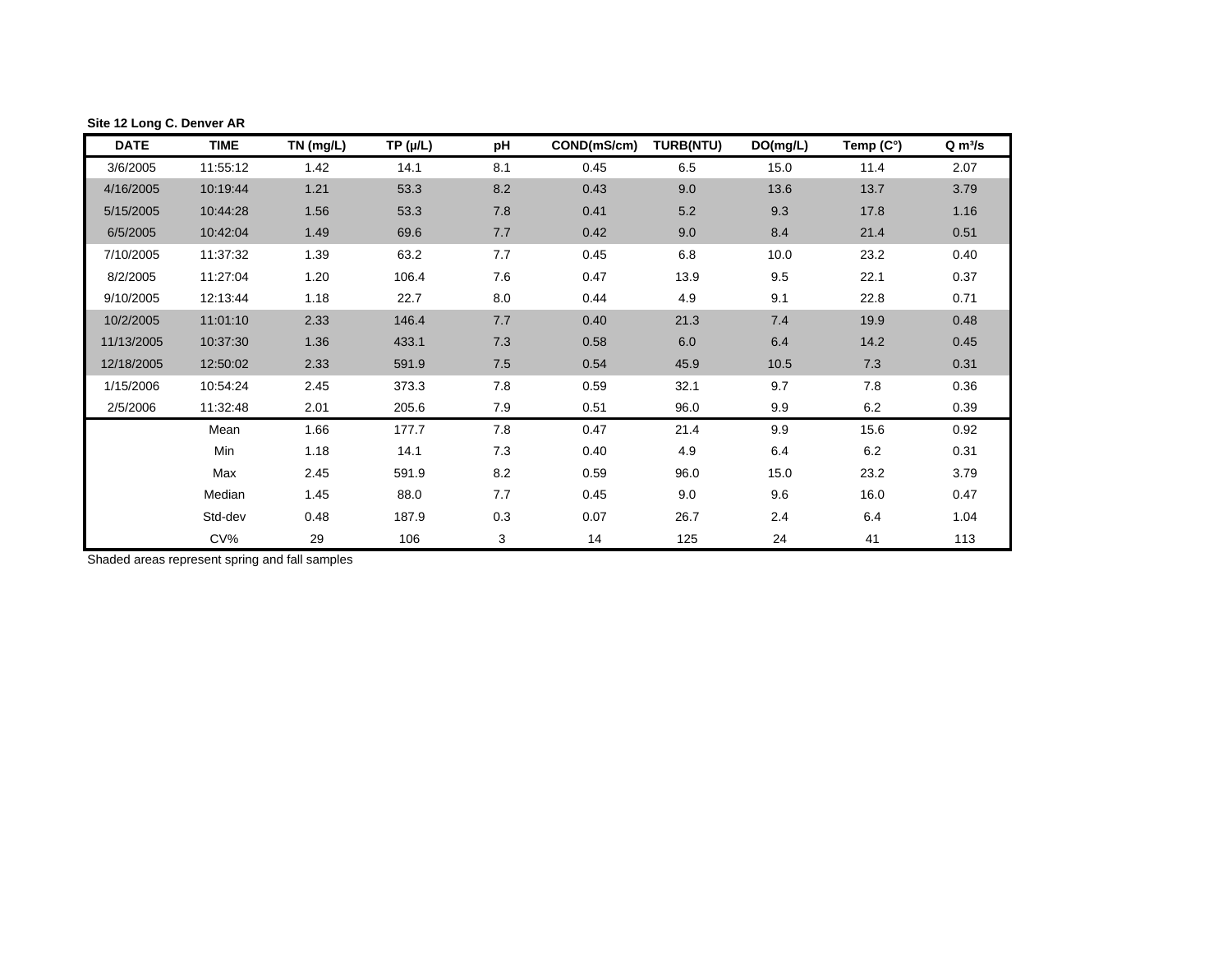| <b>DATE</b> | <b>TIME</b> | TN (mg/L) | $TP(\mu/L)$ | рH      | COND(mS/cm) | <b>TURB(NTU)</b> | DO(mg/L) | Temp (C°) | $Q \, \text{m}^3/\text{s}$ |
|-------------|-------------|-----------|-------------|---------|-------------|------------------|----------|-----------|----------------------------|
| 3/6/2005    | 11:04:48    | 5.59      | 24.1        | 7.8     | 0.37        | 6.5              | 14.7     | 10.6      | 1.08                       |
| 4/16/2005   | 9:51:34     | 17.43     | 16.5        | 7.9     | 0.33        | 11.0             | 12.9     | 13.8      | 2.27                       |
| 5/15/2005   | 11:08:02    | 4.09      | 65.4        | 8.0     | 0.46        | 4.7              | 9.9      | 17.5      | 0.37                       |
| 6/5/2005    | 11:11:18    | 4.06      | 55.9        | 8.0     | 0.46        | 6.5              | 9.6      | 20.5      | 0.11                       |
| 7/10/2005   | 12:00:52    | 3.21      | 34.4        | 8.0     | 0.49        | 4.5              | 10.3     | 22.8      | 0.24                       |
| 8/2/2005    | 11:53:08    | 2.72      | 46.7        | 7.9     | 0.45        | 8.0              | 10.3     | 24.1      | 0.34                       |
| 9/10/2005   | 13:02:00    | 2.12      | 52.2        | 8.6     | 0.43        | 5.9              | 9.4      | 28.2      | 0.11                       |
| 10/2/2005   | 11:31:20    | 1.28      | 37.5        | 8.0     | 0.44        | 20.6             | 8.1      | 21.1      | 0.11                       |
| 11/13/2005  | 11:07:52    | 2.52      | 45.3        | 7.8     | 0.51        | 2.5              | 10.2     | 14.6      | 0.11                       |
| 12/18/2005  | 13:36:58    | 2.78      | 12.3        | 8.4     | 0.52        | 56.0             | 12.0     | 4.3       | 0.10                       |
| 1/15/2006   | 11:17:02    | 2.82      | < 2.8       | 8.2     | 0.51        | 8.3              | 11.6     | 7.5       | 0.11                       |
| 2/5/2006    | 12:02:18    | 2.99      | 29.3        | 8.2     | 0.46        | 82.4             | 12.3     | 6.8       | 0.11                       |
|             | Mean        | 4.30      | 38.1        | 8.1     | 0.45        | 18.1             | 11.0     | 16.0      | 0.42                       |
|             | Min         | 1.28      | 12.3        | 7.8     | 0.33        | 2.5              | 8.1      | 4.3       | 0.10                       |
|             | Max         | 17.43     | 65.4        | 8.6     | 0.52        | 82.4             | 14.7     | 28.2      | 2.27                       |
|             | Median      | 2.90      | 37.5        | 8.0     | 0.46        | 7.3              | 10.3     | 16.0      | 0.11                       |
|             | Std-dev     | 4.28      | 16.8        | $0.2\,$ | 0.06        | 25.0             | 1.8      | 7.6       | 0.64                       |
|             | $CV\%$      | 99        | 44          | 3       | 13          | 138              | 17       | 48        | 154                        |

<span id="page-17-0"></span>**Site 13 Yocum C. off Hwy 311 AR**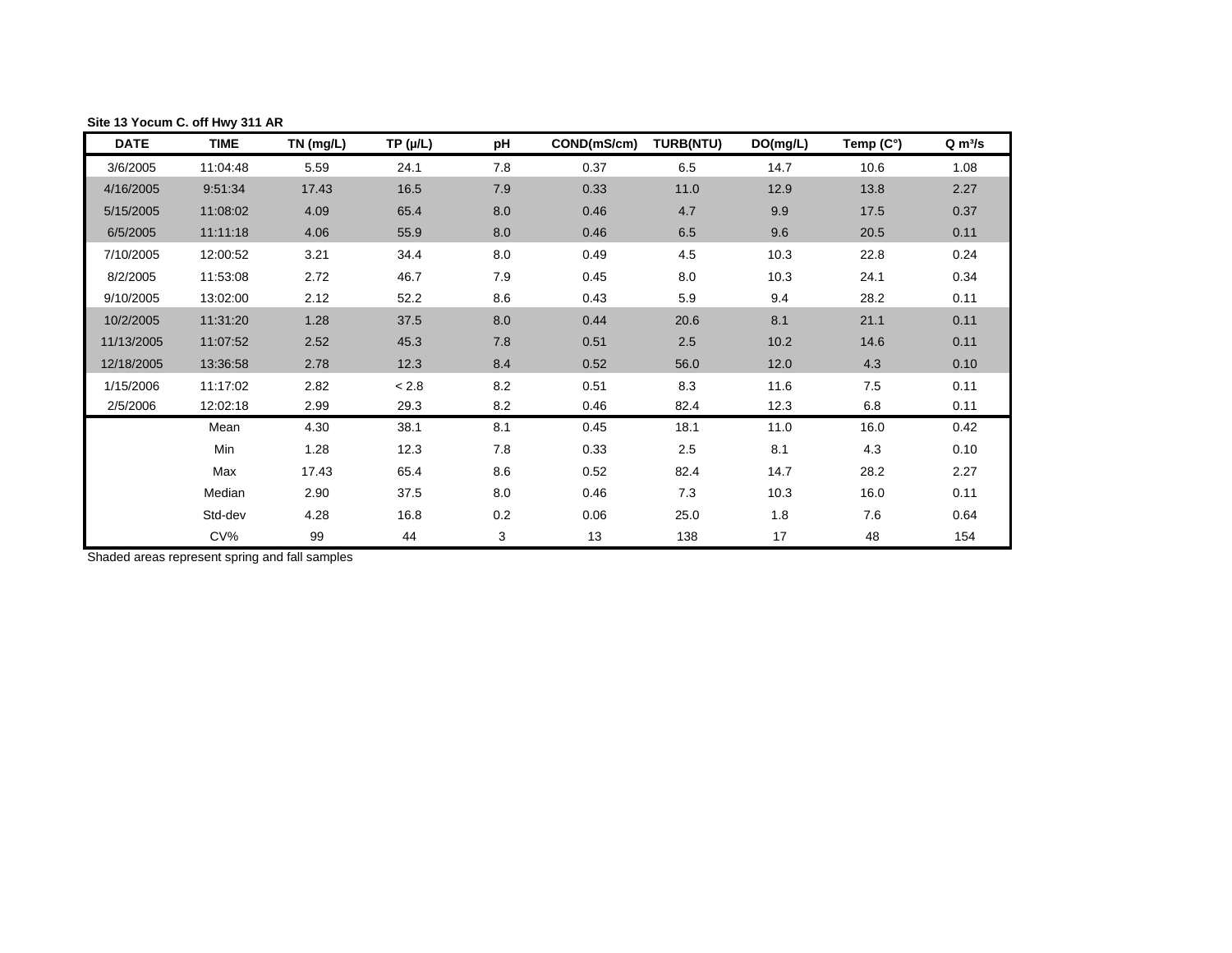| <b>DATE</b> | <b>TIME</b> | TN (mg/L) | $TP(\mu/L)$ | pH             | COND(mS/cm) | <b>TURB(NTU)</b> | DO(mg/L) | Temp (C°) | $Q \, \text{m}^3/\text{s}$ |
|-------------|-------------|-----------|-------------|----------------|-------------|------------------|----------|-----------|----------------------------|
| 3/6/2005    | 18:12:40    | 0.57      | 2.3         | 8.8            | 0.30        | 17.7             | 17.2     | 11.4      | 12.52                      |
| 4/16/2005   | 11:48:54    | 0.35      | 23.6        | 8.4            | 0.28        | 12.4             | 13.4     | 14.9      | 19.85                      |
| 5/15/2005   | 11:58:16    | 0.73      | 144.4       | 8.3            | 0.34        | 3.0              | 9.6      | 21.3      | 13.42                      |
| 6/5/2005    | 11:59:46    | 0.47      | 122.6       | 8.3            | 0.34        | 10.2             | 8.8      | 25.0      | 3.43                       |
| 7/10/2005   | 13:34:14    | 0.30      | < 1.4       | 8.5            | 0.40        | 4.8              | 9.4      | 28.1      | 1.19                       |
| 8/2/2005    | 13:09:24    | 0.44      | 144.6       | 8.5            | 0.49        | 10.7             | 10.2     | 31.0      | 0.54                       |
| 9/10/2005   | 13:52:32    | < 0.23    | 160.7       | 8.1            | 0.41        | 13.4             | 8.9      | 25.5      | 0.51                       |
| 10/2/2005   | 13:18:58    | 0.34      | 118.3       | 8.4            | 0.41        | 20.5             | 8.2      | 23.9      | 1.27                       |
| 11/13/2005  | 11:56:04    | 0.22      | 108.8       | 8.0            | 0.53        | 8.0              | 9.9      | 14.8      | 0.96                       |
| 12/18/2005  | 14:27:24    | < 0.19    | 29.8        | 8.3            | 0.47        | 46.9             | 12.0     | 3.9       | 0.88                       |
| 1/15/2006   | 12:01:14    | 0.14      | $< 2.8$     | 8.5            | 0.51        | 11.0             | 10.7     | 6.2       | 0.68                       |
| 2/5/2006    | 12:45:44    | 0.76      | 65.3        | 8.4            | 0.36        | 83.0             | 11.4     | 5.3       | 2.61                       |
|             | Mean        | 0.43      | 92.0        | 8.4            | 0.40        | 20.1             | 10.8     | 17.6      | 4.82                       |
|             | Min         | 0.14      | 2.3         | 8.0            | 0.28        | 3.0              | 8.2      | 3.9       | 0.51                       |
|             | Max         | 0.76      | 160.7       | 8.8            | 0.53        | 83.0             | 17.2     | 31.0      | 19.85                      |
|             | Median      | 0.39      | 113.5       | 8.4            | 0.40        | 11.7             | 10.0     | 18.1      | 1.23                       |
|             | Std-dev     | 0.21      | 57.2        | $0.2\,$        | 0.08        | 22.8             | 2.5      | 9.5       | 6.58                       |
|             | $CV\%$      | 48        | 62          | $\overline{2}$ | 21          | 113              | 23       | 54        | 136                        |

<span id="page-18-0"></span>**Site 14 Kings R. Berryville AR**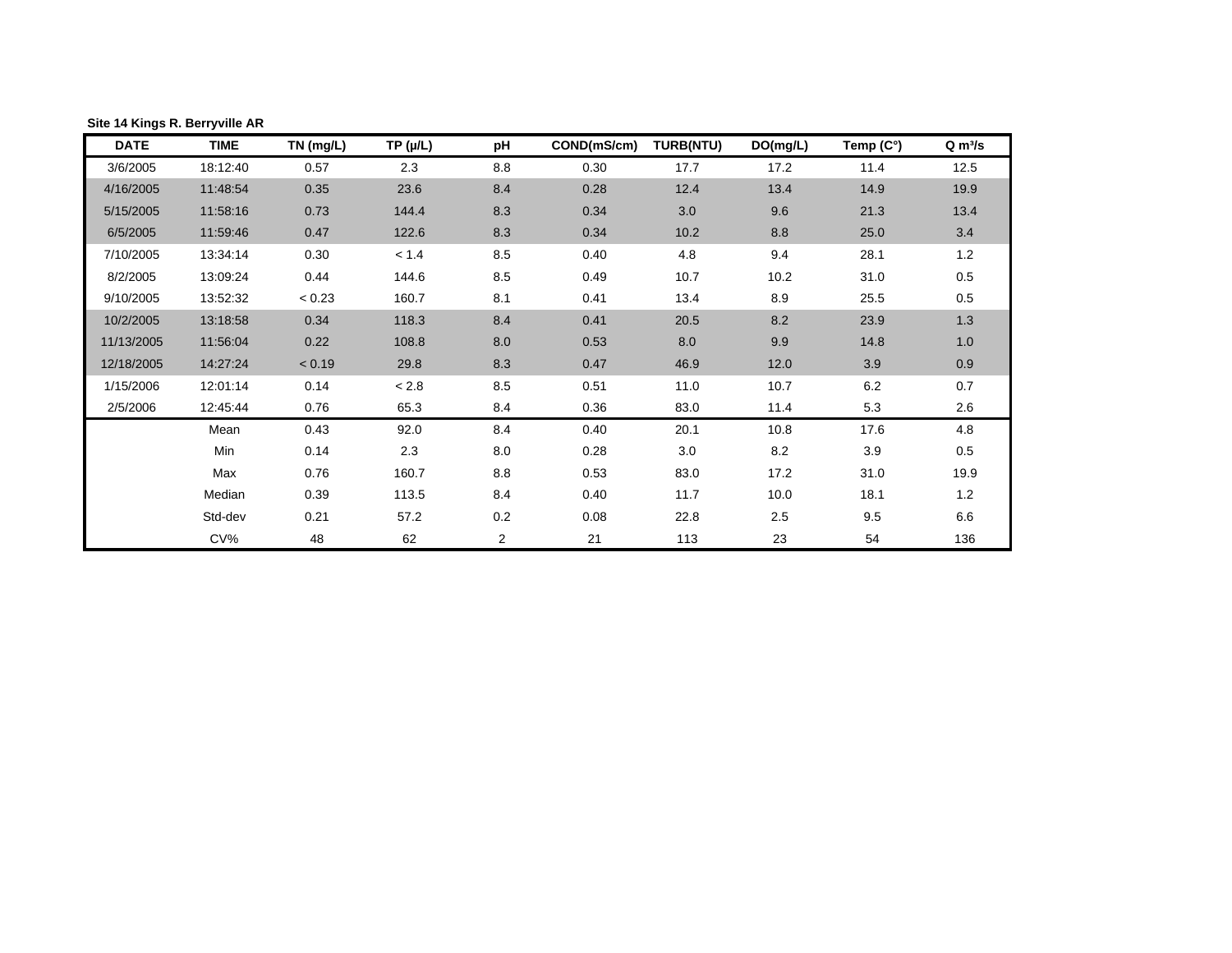| <b>DATE</b> | <b>TIME</b> | TN (mg/L) | $TP(\mu/L)$ | рH  | COND(mS/cm) | <b>TURB(NTU)</b> | DO(mg/L) | Temp (C°) | Q m <sup>3</sup> /s |
|-------------|-------------|-----------|-------------|-----|-------------|------------------|----------|-----------|---------------------|
| 3/6/2005    | 13:22:46    | 0.96      | 1.7         | 8.3 | 0.21        | 13.1             | 15.6     | 10.2      | 6.71                |
| 4/16/2005   | 13:09:46    | 0.55      | 22.6        | 8.0 | 0.18        | 22.2             | 12.9     | 15.6      | 11.52               |
| 5/15/2005   | 12:52:16    | 1.25      | 53.3        | 7.9 | 0.27        | 6.0              | 9.7      | 19.8      | 4.53                |
| 6/5/2005    | 12:53:42    | 1.13      | 48.1        | 7.7 | 0.30        | 14.8             | 7.4      | 23.0      | 1.42                |
| 7/10/2005   | 14:28:26    | 1.08      | 13.6        | 8.0 | 0.40        | 26.7             | 8.7      | 26.0      | 0.62                |
| 8/2/2005    | 14:00:20    | 0.84      | 14.6        | 8.1 | 0.37        | 9.6              | 9.9      | 27.6      | 0.34                |
| 9/10/2005   | 14:19:58    | 0.38      | 24.2        | 8.6 | 0.28        | 9.4              | 9.0      | 27.1      | 0.31                |
| 10/2/2005   | 14:14:00    | 0.94      | 31.6        | 7.9 | 0.45        | 36.1             | 8.0      | 21.3      | 0.31                |
| 11/13/2005  | 12:45:58    | 0.97      | 67.8        | 7.7 | 0.56        | 11.5             | 9.4      | 13.9      | 0.54                |
| 12/18/2005  | 14:53:18    | 1.06      | 41.2        | 8.2 | 0.38        | 24.9             | 10.2     | 6.2       | 0.31                |
| 1/15/2006   | 12:51:28    | 1.40      | 56.9        | 8.5 | 0.54        | 9.0              | 11.3     | 5.4       | 0.31                |
| 2/5/2006    | 13:36:24    | 1.17      | 98.6        | 7.9 | 0.28        | 88.4             | 10.9     | 4.8       | 0.54                |
|             | Mean        | 0.98      | 39.5        | 8.1 | 0.35        | 22.6             | 10.2     | 16.7      | 2.29                |
|             | Min         | 0.38      | 1.7         | 7.7 | 0.18        | 6.0              | 7.4      | 4.8       | 0.31                |
|             | Max         | 1.40      | 98.6        | 8.6 | 0.56        | 88.4             | 15.6     | 27.6      | 11.52               |
|             | Median      | 1.02      | 36.4        | 8.0 | 0.33        | 14.0             | 9.8      | 17.7      | 0.54                |
|             | Std-dev     | 0.29      | 27.3        | 0.3 | 0.12        | 22.6             | 2.2      | 8.6       | 3.55                |
|             | $CV\%$      | 29        | 69          | 4   | 34          | 100              | 22       | 51        | 155                 |

### <span id="page-19-0"></span>**Site 15 War Eagle C. Hiland AR**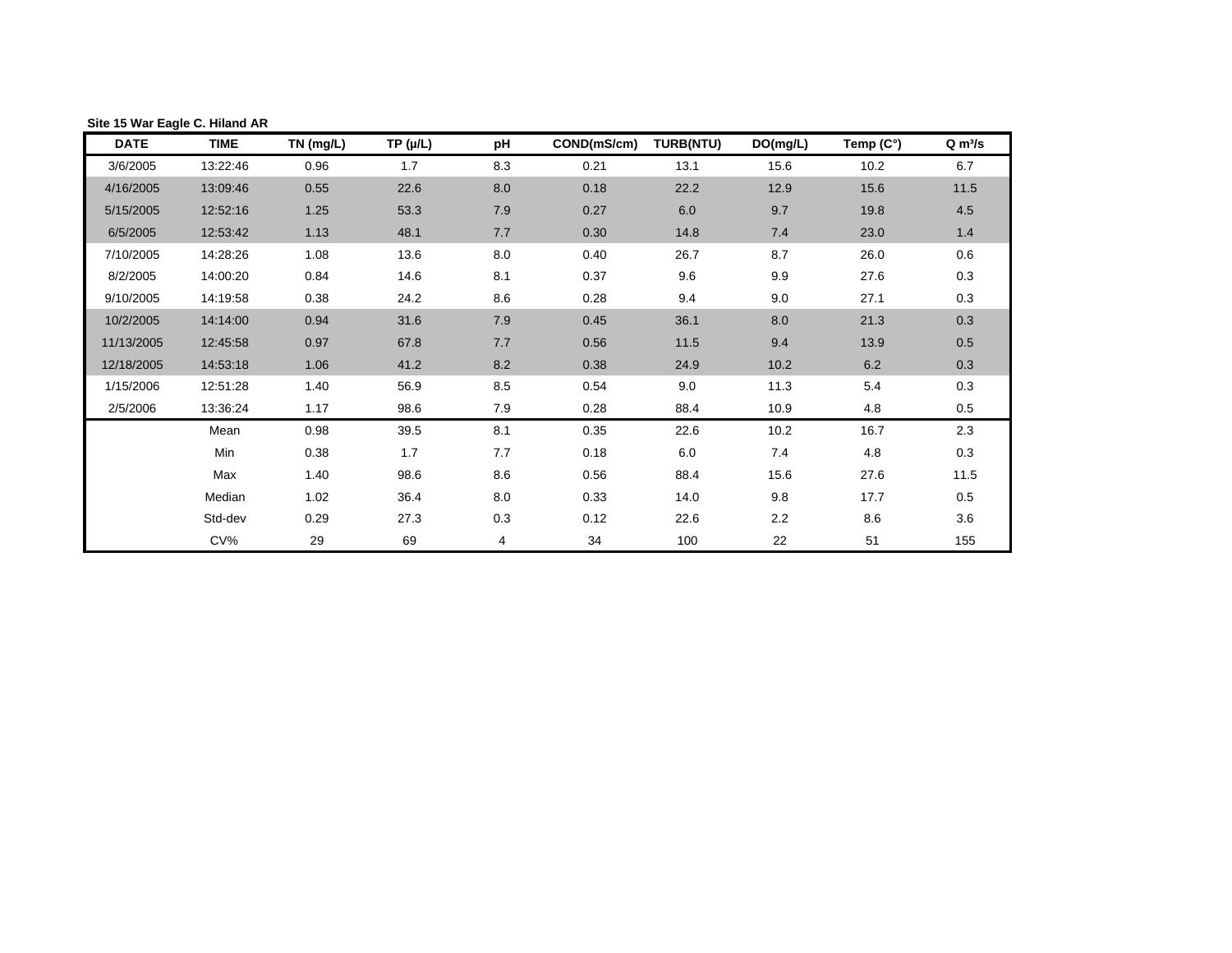| <b>DATE</b> | <b>TIME</b> | TN (mg/L) | $TP(\mu/L)$ | рH  | COND(mS/cm) | <b>TURB(NTU)</b> | DO(mg/L) | Temp (C°) | $Q \, \text{m}^3/\text{s}$ |
|-------------|-------------|-----------|-------------|-----|-------------|------------------|----------|-----------|----------------------------|
| 3/6/2005    | 14:51:34    | 0.65      | < 1.6       | 9.1 | 0.17        | 5.0              | 17.6     | 13.1      | 10.11                      |
| 4/16/2005   | 13:46:16    | 0.36      | 7.2         | 8.6 | 0.15        | 15.3             | 13.4     | 17.4      | 16.32                      |
| 5/15/2005   | 13:23:42    | 0.89      | 14.4        | 8.3 | 0.24        | 7.5              | 11.7     | 19.3      | 6.59                       |
| 6/5/2005    | 13:25:44    | 0.57      | 3.7         | 8.3 | 0.24        | 8.3              | 10.0     | 25.2      | 3.29                       |
| 7/10/2005   | 15:05:18    | 0.20      | 17.3        | 8.4 | 0.31        | 10.6             | 10.9     | 29.9      | 1.40                       |
| 8/2/2005    | 14:28:06    | 0.50      | 12.8        | 8.5 | 0.27        | 11.6             | 10.9     | 32.2      | 0.65                       |
| 9/10/2005   | 14:40:30    | < 0.23    | 23.7        | 8.8 | 0.25        | 23.1             | 9.1      | 25.7      | 0.60                       |
| 10/2/2005   | 15:30:24    | 0.21      | 12.3        | 8.6 | 0.28        | 23.4             | 9.6      | 26.7      | 0.20                       |
| 11/13/2005  | 13:20:30    | 0.25      | 15.6        | 7.9 | 0.39        | 2.8              | 10.4     | 17.0      | 0.30                       |
| 12/18/2005  | 15:16:14    | < 0.19    | 10.1        | 8.1 | 0.45        | 38.5             | 9.9      | 4.6       | 0.40                       |
| 1/15/2006   | 13:15:58    | 0.08      | 4.8         | 8.5 | 0.38        | 12.5             | 11.1     | 8.6       | 0.03                       |
| 2/5/2006    | 14:03:22    | 0.96      | 16.0        | 8.0 | 0.36        | 78.1             | 11.0     | 6.0       | 0.78                       |
|             | Mean        | 0.47      | 12.5        | 8.4 | 0.29        | 19.7             | 11.3     | 18.8      | 3.39                       |
|             | Min         | 0.08      | 3.7         | 7.9 | 0.15        | 2.8              | 9.1      | 4.6       | 0.03                       |
|             | Max         | 0.96      | 23.7        | 9.1 | 0.45        | 78.1             | 17.6     | 32.2      | 16.32                      |
|             | Median      | 0.43      | 12.8        | 8.5 | 0.27        | 12.1             | 10.9     | 18.4      | 0.72                       |
|             | Std-dev     | 0.30      | 5.9         | 0.3 | 0.09        | 20.9             | 2.3      | 9.4       | 5.12                       |
|             | $CV\%$      | 64        | 47          | 4   | 31          | 106              | 20       | 50        | 151                        |

#### <span id="page-20-0"></span>**Site 16 Richland C. Goshen AR**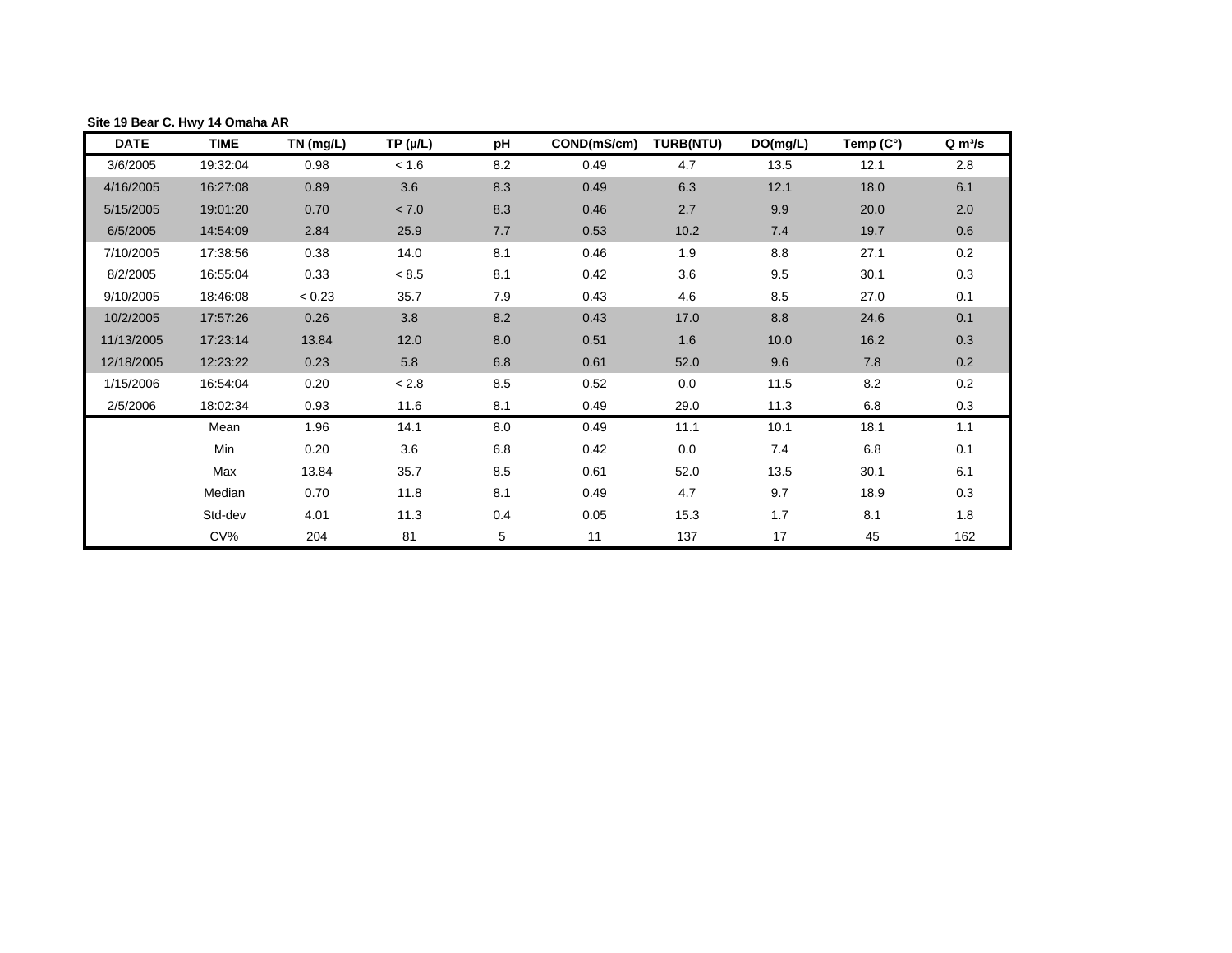| Site #         | Location                        | Mar-05 | Apr-05 | May-05 Jun-05 Jul-05 Aug-05 Sep-05 Oct-05 Nov-05 Dec-05 Jan-06 Feb-06 Mean Med |       |       |       |       |       |       |       |       |       |       |       | Min  | Max   | <b>SD</b> | CV <sub>0</sub> |
|----------------|---------------------------------|--------|--------|--------------------------------------------------------------------------------|-------|-------|-------|-------|-------|-------|-------|-------|-------|-------|-------|------|-------|-----------|-----------------|
| 1              | Wilson C. at Scenic Ave. MO     | 16.8   | 23.3   | 60.2                                                                           | 29.6  | 97.3  | 42.8  | 79.2  | 194.2 | 31.0  | 74.8  | < 2.8 | 21.6  | 61.0  | 42.8  | 16.8 | 194.2 | 51.7      | 85              |
| $\overline{2}$ | Wilson C. at Co Rd. 156 MO      | 13.0   | 17.6   | 72.0                                                                           | 94.1  | 61.1  | 105.3 | $NS*$ | 31.2  | 186.0 | 37.6  | < 2.8 | 32.0  | 65.0  | 49.3  | 13.0 | 186.0 | 52.8      | 81              |
| 3              | Wilson C. below WWT plant MO    | 123.7  | 80.1   | 250.6                                                                          | 325.2 | 206.1 | 223.9 | 156.2 | 193.4 | 264.9 | 138.0 | 34.8  | 100.0 | 174.7 | 174.8 | 34.8 | 325.2 | 84.6      | 48              |
| 4              | James R. Boaz MO                | 35.1   | 43.3   | 172.3                                                                          | 201.9 | 326.9 | 237.1 | 184.7 | 115.7 | 89.9  | 33.3  | 12.3  | 51.3  | 125.3 | 102.8 | 12.3 | 326.9 | 98.9      | 79              |
| 5              | Finley C. Riverdale Rd. MO      | 8.2    | 14.0   | 47.5                                                                           | 36.7  | 25.7  | 29.6  | 50.7  | 39.4  | 43.8  | 17.6  | < 2.8 | 22.0  | 30.5  | 29.6  | 8.2  | 50.7  | 14.2      | 47              |
| 6              | James R. Galena MO              | 11.0   | 35.4   | 62.7                                                                           | 91.1  | 91.1  | 124.6 | 93.2  | 81.6  | 50.3  | 6.9   | 4.0   | 20.6  | 56.0  | 56.5  | 4.0  | 124.6 | 40.6      | 72              |
|                | Below TableRock Dam MO          | 9.2    | 7.2    | 12.3                                                                           | 7.0   | 14.0  | 13.1  | 10.2  | 8.6   | 12.0  | 8.3   | 4.4   | 24.6  | 10.9  | 9.7   | 4.4  | 24.6  | 5.2       | 47              |
| 8              | Bull C. Walnut Shade MO         | 2.3    | < 1.2  | 10.9                                                                           | < 3.2 | 8.2   | 10.6  | 11.2  | 3.1   | 7.4   | 7.3   | < 2.8 | 11.3  | 8.0   | 8.2   | 2.3  | 11.3  | 3.4       | 43              |
| 9              | Beaver C. Bradleyville MO       | 4.8    | 9.0    | 11.3                                                                           | 8.9   | 6.9   | 14.6  | 24.7  | 3.4   | 10.6  | 9.4   | < 2.8 | 13.6  | 10.6  | 9.4   | 3.4  | 24.7  | 5.7       | 54              |
| 10             | James R. Kinser Bridge MO       | 6.1    | 12.9   | 24.4                                                                           | 24.4  | 35.7  | 13.9  | 33.2  | 21.6  | 20.3  | 8.7   | < 2.8 | 15.6  | 19.7  | 20.3  | 6.1  | 35.7  | 9.4       | 48              |
| 11             | Pearson C. D Hwy. MO            | < 1.6  | 10.8   | 29.2                                                                           | 35.6  | 13.2  | 43.1  | 310.2 | 26.4  | 34.5  | 12.3  | 3.7   | 20.6  | 49.0  | 26.4  | 3.7  | 310.2 | 87.5      | 178             |
| 12             | Long C. Denver AR               | 14.1   | 53.3   | 53.3                                                                           | 69.6  | 63.2  | 106.4 | 22.7  | 146.4 | 433.1 | 591.9 | 373.3 | 205.6 | 177.7 | 88.0  | 14.1 | 591.9 | 187.9     | 106             |
| 13             | Yocum C. off Hwy 311 AR         | 24.1   | 16.5   | 65.4                                                                           | 55.9  | 34.4  | 46.7  | 52.2  | 37.5  | 45.3  | 12.3  | < 2.8 | 29.3  | 38.1  | 37.5  | 12.3 | 65.4  | 16.8      | 44              |
| 14             | Kings R. Berryville AR          | 2.3    | 23.6   | 144.4                                                                          | 122.6 | < 1.4 | 144.6 | 160.7 | 118.3 | 108.8 | 29.8  | < 2.8 | 65.3  | 92.0  | 113.5 | 2.3  | 160.7 | 57.2      | 62              |
| 15             | War Eagle C. Hiland AR          | 1.7    | 22.6   | 53.3                                                                           | 48.1  | 13.6  | 14.6  | 24.2  | 31.6  | 67.8  | 41.2  | 56.9  | 98.6  | 39.5  | 36.4  | 1.7  | 98.6  | 27.3      | 69              |
| 16             | Richland C. Goshen AR           | < 1.6  | 7.2    | 14.4                                                                           | 3.7   | 17.3  | 12.8  | 23.7  | 12.3  | 15.6  | 10.1  | 4.8   | 16.0  | 12.5  | 12.8  | 3.7  | 23.7  | 5.9       | 47              |
| 17             | White R. Fayettville AR         | 2.3    | 7.2    | 16.8                                                                           | 3.3   | 31.5  | 19.6  | 31.2  | 15.7  | 24.2  | 17.3  | 13.3  | 39.0  | 18.4  | 17.0  | 2.3  | 39.0  | 11.4      | 62              |
| 18             | W. Fork White R. Fayettville AR | < 1.6  | 9.0    | 17.5                                                                           | 13.7  | 28.6  | 19.6  | 48.2  | 20.5  | 26.7  | 13.0  | 13.7  | 25.6  | 21.4  | 19.6  | 9.0  | 48.2  | 10.8      | 51              |
| 19             | Bear C. Hwy 14 Omaha AR         | < 1.6  | 3.6    | < 7.0                                                                          | 25.9  | 14.0  | < 8.5 | 35.7  | 3.8   | 12.0  | 5.8   | < 2.8 | 11.6  | 14.1  | 11.8  | 3.6  | 35.7  | 11.3      | 81              |
|                | Detection Limit **              | 1.6    | 1.2    | 7.0                                                                            | 3.2   | 1.4   | 8.5   | 3.8   | 1.4   | 1.5   | 0.6   | 2.8   | 1.0   | 2.8   | 1.5   | 0.6  | 8.5   | 2.5       | 88              |
|                | Accuracy ***                    | 91     | 114    | 106                                                                            | 92    | 107   | 94    | 129   | 102   | 101   | 90    | 94    | 94    | 101   | 98    | 90   | 129   | 12        | 11              |

## **Phosphorus, Total (ug/L)**

Notes:

\* NS = No Sample

\*\* Detection Limit = Reagent Blank Concentration (ug/L) X 3

\*\*\* Accuracy = Average amount of reference sample (100 ug/L) recovered by percentage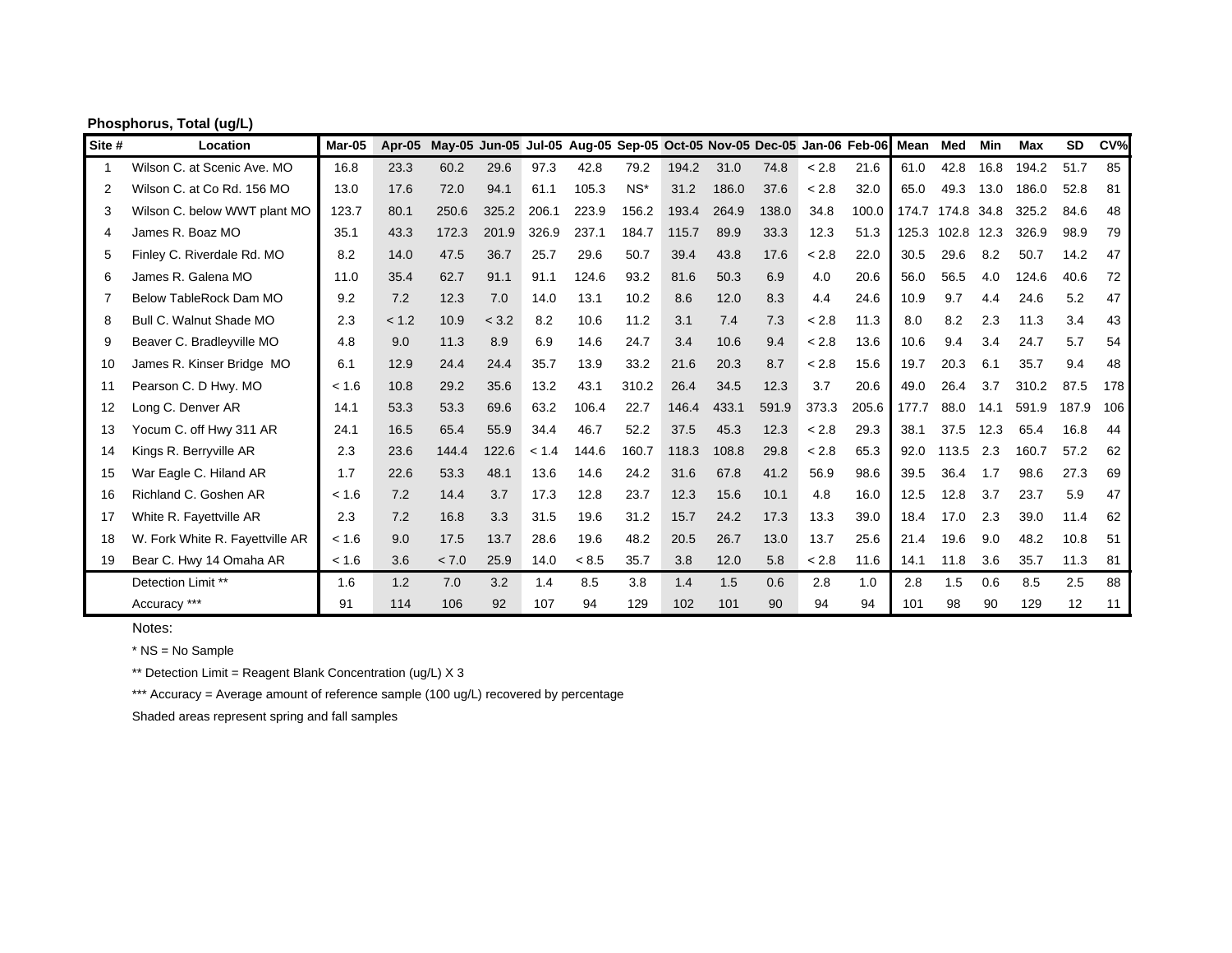|                | Nitrogen, Total (mg/L)          |       |        |       |        |       |       |        |       |       |                                                                                     |       |       |             |       |      |            |           |     |
|----------------|---------------------------------|-------|--------|-------|--------|-------|-------|--------|-------|-------|-------------------------------------------------------------------------------------|-------|-------|-------------|-------|------|------------|-----------|-----|
| Site #         | Location                        |       |        |       |        |       |       |        |       |       | Mar-05 Apr-05 May-05 Jun-05 Jul-05 Aug-05 Sep-05 Oct-05 Nov-05 Dec-05 Jan-06 Feb-06 |       |       | <b>Mean</b> | Med   | Min  | <b>Max</b> | <b>SD</b> | CV% |
| -1             | Wilson C. at Scenic Ave. MO     | 2.45  | 1.95   | 0.98  | 1.21   | 1.12  | 1.10  | 0.91   | 1.76  | 0.82  | 1.27                                                                                | 1.23  | 1.54  | 1.36        | 1.22  | 0.82 | 2.45       | 0.48      | 35  |
| $\overline{2}$ | Wilson C. at Co Rd. 156 MO      | 2.30  | 1.87   | 0.96  | 0.56   | 2.26  | 0.83  | $NS^*$ | 0.55  | 0.68  | 0.77                                                                                | 1.12  | 0.88  | 1.16        | 0.88  | 0.55 | 2.30       | 0.66      | 57  |
| 3              | Wilson C. below WWT plant MO    | 12.40 | 2.49   | 12.93 | 7.47   | 21.30 | 17.67 | 10.67  | 13.98 | 6.81  | 8.00                                                                                | 11.50 | 15.90 | 11.76       | 11.95 | 2.49 | .30<br>21  | 5.17      | 44  |
| $\overline{4}$ | James R. Boaz MO                | 2.37  | 1.61   | 4.21  | 4.45   | 14.58 | 5.23  | 4.12   | 5.10  | 9.37  | 8.75                                                                                | 7.35  | 7.84  | 6.25        | 5.16  | 1.61 | 14.58      | 3.57      | 57  |
| 5              | Finley C. Riverdale Rd. MO      | 1.50  | 1.07   | 1.05  | 0.56   | 1.02  | 1.09  | 0.69   | 0.97  | 1.24  | 1.01                                                                                | 1.37  | 1.08  | 1.05        | 1.06  | 0.56 | 1.50       | 0.26      | 24  |
| 6              | James R. Galena MO              | 2.02  | 1.50   | 2.38  | 1.40   | 2.09  | 4.72  | 2.57   | 2.93  | 2.02  | 1.06                                                                                | 6.57  | 3.89  | 2.76        | 2.23  | 1.06 | 6.57       | 1.59      | 57  |
| 7              | Below TableRock Dam MO          | 0.76  | 0.69   | 0.99  | 0.67   | 1.13  | 1.13  | 1.03   | 0.99  | 0.82  | 0.48                                                                                | 0.53  | 1.00  | 0.85        | 0.91  | 0.48 | 1.13       | 0.23      | 27  |
| 8              | Bull C. Walnut Shade MO         | 0.60  | < 0.25 | 0.48  | < 0.14 | 0.64  | 0.31  | < 0.23 | 0.22  | 0.15  | 0.23                                                                                | 0.17  | 1.09  | 0.43        | 0.31  | 0.15 | 1.09       | 0.31      | 71  |
| 9              | Beaver C. Bradleyville MO       | 0.62  | 0.69   | 0.32  | 0.40   | 0.66  | 0.22  | < 0.23 | 0.24  | 0.15  | 0.42                                                                                | 0.45  | 0.88  | 0.46        | 0.42  | 0.15 | 0.88       | 0.23      | 50  |
| 10             | James R. Kinser Bridge MO       | 0.56  | 1.01   | 1.00  | 1.09   | 1.08  | 1.03  | 0.83   | 1.14  | 0.45  | 0.69                                                                                | 0.78  | 1.00  | 0.89        | 1.00  | 0.45 | 1.14       | 0.22      | 25  |
| 11             | Pearson C. D Hwy. MO            | 2.75  | 2.44   | 2.40  | 2.41   | 2.05  | 2.02  | 1.85   | 2.12  | 1.74  | 2.09                                                                                | 2.13  | 2.35  | 2.20        | 2.12  | 1.74 | 2.75       | 0.28      | 13  |
| 12             | Long C. Denver AR               | 1.42  | 1.21   | 1.56  | 1.49   | 1.39  | 1.20  | 1.18   | 2.33  | 1.36  | 2.33                                                                                | 2.45  | 2.01  | 1.66        | 1.45  | 1.18 | 2.45       | 0.48      | 29  |
| 13             | Yocum C. off Hwy 311 AR         | 5.59  | 17.43  | 4.09  | 4.06   | 3.21  | 2.72  | 2.12   | 1.28  | 2.52  | 2.78                                                                                | 2.82  | 2.99  | 4.30        | 2.90  | 1.28 | 17.43      | 4.28      | 99  |
| 14             | Kings R. Berryville AR          | 0.57  | 0.35   | 0.73  | 0.47   | 0.30  | 0.44  | < 0.23 | 0.34  | 0.22  | < 0.19                                                                              | 0.14  | 0.76  | 0.43        | 0.39  | 0.14 | 0.76       | 0.21      | 48  |
| 15             | War Eagle C. Hiland AR          | 0.96  | 0.55   | 1.25  | 1.13   | 1.08  | 0.84  | 0.38   | 0.94  | 0.97  | 1.06                                                                                | 1.40  | 1.17  | 0.98        | 1.02  | 0.38 | 1.40       | 0.29      | 29  |
| 16             | Richland C. Goshen AR           | 0.65  | 0.36   | 0.89  | 0.57   | 0.20  | 0.50  | < 0.23 | 0.21  | 0.25  | < 0.19                                                                              | 0.08  | 0.96  | 0.47        | 0.43  | 0.08 | 0.96       | 0.30      | 64  |
| 17             | White R. Fayettville AR         | 0.43  | 0.36   | 0.42  | 0.22   | 0.41  | 0.56  | < 0.23 | 0.54  | 0.41  | 0.35                                                                                | 0.31  | 0.87  | 0.44        | 0.41  | 0.22 | 0.87       | 0.17      | 38  |
| 18             | W. Fork White R. Fayettville AR | 0.64  | 0.35   | 0.92  | 0.23   | 0.54  | 0.38  | 0.37   | 0.60  | 0.25  | < 0.19                                                                              | 0.23  | 0.89  | 0.49        | 0.38  | 0.23 | 0.92       | 0.25      | 51  |
| 19             | Bear C. Hwy 14 Omaha AR         | 0.98  | 0.89   | 0.70  | 2.84   | 0.38  | 0.33  | < 0.23 | 0.26  | 13.84 | 0.23                                                                                | 0.20  | 0.93  | 1.96        | 0.70  | 0.20 | 13.84      | 4.01      | 204 |
|                | Detection Limit **              | 0.06  | 0.25   | 0.07  | 0.14   | 0.06  | 0.12  | 0.23   | 0.19  | 0.11  | 0.19                                                                                | 0.02  | 0.04  | 0.12        | 0.12  | 0.02 | 0.25       | 0.08      | 62  |
|                | Accuracy ***                    | 92    | 96     | 97    | 103    | 100   | 108   | 93     | 105   | 97    | 95                                                                                  | 112   | 100   | 100         | 99    | 92   | 112        | 6         | 6   |

Notes:

\* NS = No Sample

\*\* Detection Limit = Reagent Blank Concentration (mg/L) X 3

\*\*\* Accuracy = Average amount of reference sample (1 mg/L) recovered by percentage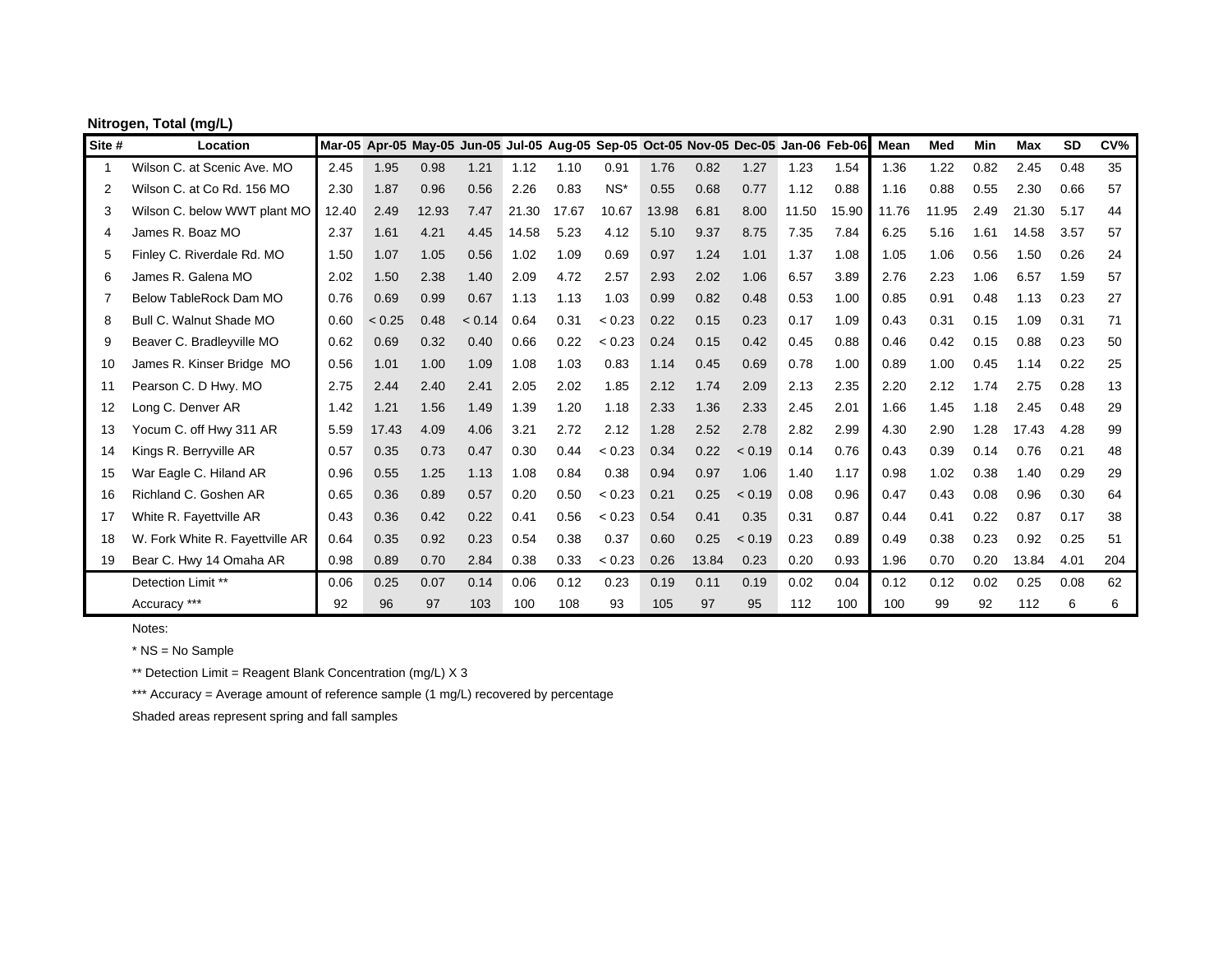| Temperature (C°) |  |
|------------------|--|
|                  |  |

| Site #      | Location                        |      |      | Mar-05 Apr-05 May-05 Jun-05 Jul-05 Aug-05 Sep-05 Oct-05 Nov-05 Dec-05 Jan-06 Feb-06 Mean |      |      |      |           |      |      |      |      |      |      | Med  | Min  | Max  | <b>SD</b> | CV% |
|-------------|---------------------------------|------|------|------------------------------------------------------------------------------------------|------|------|------|-----------|------|------|------|------|------|------|------|------|------|-----------|-----|
| $\mathbf 1$ | Wilson C. at Scenic Ave. MO     | 9.2  | 15.1 | 19.5                                                                                     | 23.1 | 22.3 | 22.9 | 21.4      | 16.4 | 11.9 | 2.5  | 3.9  | 4.1  | 14.4 | 15.7 | 2.5  | 23.1 | 7.9       | 55  |
| 2           | Wilson C. at Co Rd. 156 MO      | 9.7  | 14.0 | 19.6                                                                                     | 25.5 | 21.7 | 22.8 | <b>NS</b> | 19.2 | 10.6 | 3.9  | 4.4  | 4.1  | 14.1 | 14.0 | 3.9  | 25.5 | 8.1       | 57  |
| 3           | Wilson C. below WWT plant MO    | 13.4 | 15.2 | 18.8                                                                                     | 25.1 | 22.6 | 23.2 | 23.3      | 23.2 | 20.3 | 15.1 | 14.8 | 14.8 | 19.1 | 19.5 | 13.4 | 25.1 | 4.3       | 22  |
| 4           | James R. Boaz MO                | 13.3 | 15.3 | 20.4                                                                                     | 26.9 | 28.1 | 25.5 | 24.1      | 18.5 | 12.9 | 3.4  | 5.6  | 6.7  | 16.7 | 16.9 | 3.4  | 28.1 | 8.6       | 51  |
| 5           | Finley C. Riverdale Rd. MO      | 10.8 | 12.6 | 18.1                                                                                     | 8.5  | 27.1 | 26.2 | 26.3      | 19.7 | 13.3 | 3.1  | 4.4  | 5.5  | 14.6 | 12.9 | 3.1  | 27.1 | 8.8       | 60  |
| 6           | James R. Galena MO              | 12.1 | 13.6 | 20.6                                                                                     | 25.6 | 28.9 | 28.3 | 26.5      | 20.7 | 12.8 | 2.2  | 5.2  | 6.8  | 17.9 | 17.1 | 2.2  | 28.9 | 9.4       | 53  |
|             | Below TableRock Dam MO          | 7.4  | 8.2  | 8.5                                                                                      | 7.3  | 9.4  | 9.2  | 9.5       | 10.5 | 10.4 | 9.5  | 10.1 | 9.7  | 9.1  | 9.4  | 7.3  | 10.5 | 1.1       | 12  |
| 8           | Bull C. Walnut Shade MO         | 11.3 | 15.6 | 22.6                                                                                     | 22.1 | 25.4 | 28.3 | 26.7      | 22.9 | 12.6 | 3.0  | 6.2  | 6.8  | 17.0 | 18.8 | 3.0  | 28.3 | 8.8       | 52  |
| 9           | Beaver C. Bradleyville MO       | 12.1 | 15.5 | 22.4                                                                                     | 19.5 | 24.7 | 29.3 | 23.0      | 20.6 | 14.0 | 4.3  | 7.0  | 7.6  | 16.7 | 17.5 | 4.3  | 29.3 | 7.9       | 47  |
| 10          | James R. Kinser Bridge MO       | 10.4 | 13.9 | 19.6                                                                                     | 23.9 | 23.3 | 25.3 | 21.2      | 17.3 | 12.6 | 3.9  | 6.7  | 5.7  | 15.3 | 15.6 | 3.9  | 25.3 | 7.5       | 49  |
| 11          | Pearson C. D Hwy. MO            | 11.6 | 13.9 | 17.8                                                                                     | 21.8 | 19.1 | 23.7 | 20.8      | 18.3 | 14.5 | 7.1  | 9.2  | 8.1  | 15.5 | 16.2 | 7.1  | 23.7 | 5.6       | 36  |
| 12          | Long C. Denver AR               | 11.4 | 13.7 | 17.8                                                                                     | 21.4 | 23.2 | 22.1 | 22.8      | 19.9 | 14.2 | 7.3  | 7.8  | 6.2  | 15.6 | 16.0 | 6.2  | 23.2 | 6.4       | 41  |
| 13          | Yocum C. off Hwy 311 AR         | 10.6 | 13.8 | 17.5                                                                                     | 20.5 | 22.8 | 24.1 | 28.2      | 21.1 | 14.6 | 4.3  | 7.5  | 6.8  | 16.0 | 16.0 | 4.3  | 28.2 | 7.6       | 48  |
| 14          | Kings R. Berryville AR          | 11.4 | 14.9 | 21.3                                                                                     | 25.0 | 28.1 | 31.0 | 25.5      | 23.9 | 14.8 | 3.9  | 6.2  | 5.3  | 18.7 | 18.1 | 3.9  | 31.0 | 9.5       | 51  |
| 15          | War Eagle C. Hiland AR          | 10.2 | 15.6 | 19.8                                                                                     | 23.0 | 26.0 | 27.6 | 27.1      | 21.3 | 13.9 | 6.2  | 5.4  | 4.8  | 16.7 | 17.7 | 4.8  | 27.6 | 8.6       | 51  |
| 16          | Richland C. Goshen AR           | 13.1 | 17.4 | 19.3                                                                                     | 25.2 | 29.9 | 32.2 | 25.7      | 26.7 | 17.0 | 4.6  | 8.6  | 6.0  | 18.8 | 18.4 | 4.6  | 32.2 | 9.4       | 50  |
| 17          | White R. Fayettville AR         | 11.2 | 16.9 | 22.7                                                                                     | 25.3 | 27.9 | 29.1 | 30.5      | 24.0 | 15.1 | 4.2  | 7.2  | 7.2  | 18.4 | 19.8 | 4.2  | 30.5 | 9.4       | 51  |
| 18          | W. Fork White R. Fayettville AR | 11.4 | 17.1 | 21.3                                                                                     | 24.6 | 27.9 | 29.9 | 32.4      | 23.3 | 14.8 | 5.1  | 6.6  | 5.6  | 18.3 | 19.2 | 5.1  | 32.4 | 9.7       | 53  |
| 19          | Bear C. Hwy 14 Omaha AR         | 12.1 | 18.0 | 20.0                                                                                     | 19.7 | 27.1 | 30.1 | 27.0      | 24.6 | 16.2 | 7.8  | 8.2  | 6.8  | 18.1 | 18.9 | 6.8  | 30.1 | 8.1       | 45  |

NS = No Sample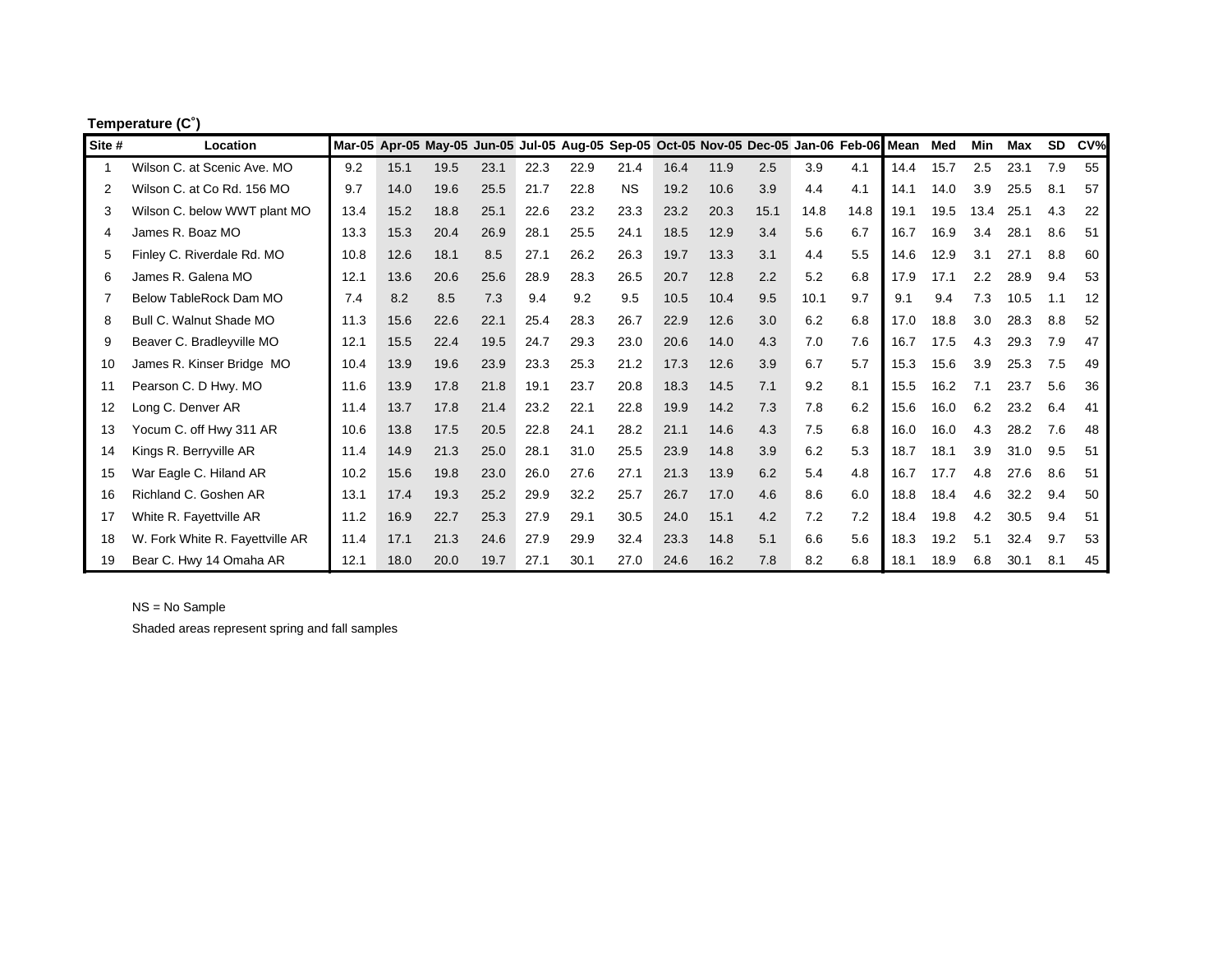| pH     |                                 |     |     |                                                                                          |     |     |     |           |     |     |     |     |     |     |     |     |     |     |                |
|--------|---------------------------------|-----|-----|------------------------------------------------------------------------------------------|-----|-----|-----|-----------|-----|-----|-----|-----|-----|-----|-----|-----|-----|-----|----------------|
| Site # | Location                        |     |     | Mar-05 Apr-05 May-05 Jun-05 Jul-05 Aug-05 Sep-05 Oct-05 Nov-05 Dec-05 Jan-06 Feb-06 Mean |     |     |     |           |     |     |     |     |     |     | Med |     |     |     | Min Max SD CV% |
| 1      | Wilson C. at Scenic Ave. MO     | 7.4 | 7.7 | 7.8                                                                                      | 8.0 | 7.8 | 7.4 | 7.6       | 7.4 | 7.4 | 6.5 | 7.1 | 7.0 | 7.4 | 7.4 | 6.5 | 8.0 | 0.4 | - 5            |
| 2      | Wilson C. at Co Rd. 156 MO      | 8.0 | 8.2 | 7.9                                                                                      | 8.2 | 8.0 | 7.9 | <b>NS</b> | 8.2 | 7.3 | 6.6 | 7.9 | 8.2 | 7.9 | 8.0 | 6.6 | 8.2 | 0.5 | - 6            |
| 3      | Wilson C. below WWT plant MO    | 7.4 | 7.4 | 7.3                                                                                      | 8.2 | 7.6 | 7.5 | 8.1       | 7.9 | 7.5 | 6.7 | 7.7 | 7.3 | 7.5 | 7.5 | 6.7 | 8.2 | 0.4 | - 5            |
| 4      | James R. Boaz MO                | 8.4 | 7.8 | 7.9                                                                                      | 8.4 | 8.2 | 7.9 | 8.1       | 8.2 | 7.9 | 7.9 | 8.2 | 7.4 | 8.0 | 8.0 | 7.4 | 8.4 | 0.3 | 4              |
| 5      | Finley C. Riverdale Rd. MO      | 8.3 | 8.0 | 7.9                                                                                      | 7.9 | 8.0 | 7.9 | 8.6       | 8.2 | 7.7 | 8.3 | 8.3 | 8.1 | 8.1 | 8.1 | 7.7 | 8.6 | 0.3 | - 3            |
| 6      | James R. Galena MO              | 8.6 | 7.9 | 7.8                                                                                      | 8.3 | 8.4 | 8.4 | 7.9       | 8.5 | 8.2 | 8.7 | 8.7 | 8.6 | 8.3 | 8.4 | 7.8 | 8.7 | 0.3 | $\overline{4}$ |
| 7      | Below TableRock Dam MO          | 8.0 | 7.9 | 7.2                                                                                      | 8.2 | 8.0 | 7.8 | 8.0       | 7.8 | 7.6 | 8.5 | 8.6 | 8.6 | 8.0 | 8.0 | 7.2 | 8.6 | 0.4 | - 5            |
| 8      | Bull C. Walnut Shade MO         | 8.3 | 8.4 | 8.3                                                                                      | 7.9 | 7.9 | 7.9 | 8.4       | 8.2 | 7.9 | 8.5 | 8.5 | 8.3 | 8.2 | 8.3 | 7.9 | 8.5 | 0.2 | - 3            |
| 9      | Beaver C. Bradleyville MO       | 8.4 | 8.3 | 8.4                                                                                      | 8.1 | 8.2 | 8.4 | 7.9       | 8.3 | 8.1 | 8.6 | 8.6 | 8.3 | 8.3 | 8.3 | 7.9 | 8.6 | 0.2 | - 3            |
| 10     | James R. Kinser Bridge MO       | 8.3 | 8.1 | 7.9                                                                                      | 9.0 | 7.8 | 7.9 | 8.1       | 7.9 | 7.6 | 8.5 | 8.2 | 8.1 | 8.1 | 8.1 | 7.6 | 9.0 | 0.4 | $\overline{4}$ |
| 11     | Pearson C. D Hwy. MO            | 8.0 | 7.8 | 7.9                                                                                      | 7.9 | 7.4 | 8.0 | 7.7       | 7.7 | 7.8 | 8.5 | 8.5 | 8.3 | 8.0 | 7.9 | 7.4 | 8.5 | 0.3 | 4              |
| 12     | Long C. Denver AR               | 8.1 | 8.2 | 7.8                                                                                      | 7.7 | 7.7 | 7.6 | 8.0       | 7.7 | 7.3 | 7.5 | 7.8 | 7.9 | 7.8 | 7.7 | 7.3 | 8.2 | 0.3 | $\mathbf{3}$   |
| 13     | Yocum C. off Hwy 311 AR         | 7.8 | 7.9 | 8.0                                                                                      | 8.0 | 8.0 | 7.9 | 8.6       | 8.0 | 7.8 | 8.4 | 8.2 | 8.2 | 8.1 | 8.0 | 7.8 | 8.6 | 0.2 | - 3            |
| 14     | Kings R. Berryville AR          | 8.8 | 8.4 | 8.3                                                                                      | 8.3 | 8.5 | 8.5 | 8.1       | 8.4 | 8.0 | 8.3 | 8.5 | 8.4 | 8.4 | 8.4 | 8.0 | 8.8 | 0.2 | $\overline{2}$ |
| 15     | War Eagle C. Hiland AR          | 8.3 | 8.0 | 7.9                                                                                      | 7.7 | 8.0 | 8.1 | 8.6       | 7.9 | 7.7 | 8.2 | 8.5 | 7.9 | 8.1 | 8.0 | 7.7 | 8.6 | 0.3 | $\overline{4}$ |
| 16     | Richland C. Goshen AR           | 9.1 | 8.6 | 8.3                                                                                      | 8.3 | 8.4 | 8.5 | 8.8       | 8.6 | 7.9 | 8.1 | 8.5 | 8.0 | 8.4 | 8.5 | 7.9 | 9.1 | 0.3 | $\overline{4}$ |
| 17     | White R. Fayettville AR         | 8.2 | 7.9 | 7.9                                                                                      | 7.9 | 8.3 | 8.2 | 7.7       | 8.0 | 7.4 | 8.1 | 8.3 | 8.1 | 8.0 | 8.0 | 7.4 | 8.3 | 0.3 | -3             |
| 18     | W. Fork White R. Fayettville AR | 7.9 | 8.0 | 7.7                                                                                      | 7.8 | 7.6 | 7.6 | 7.5       | 7.5 | 7.2 | 6.6 | 8.3 | 7.9 | 7.6 | 7.7 | 6.6 | 8.3 | 0.4 | -6             |
| 19     | Bear C. Hwy 14 Omaha AR         | 8.2 | 8.3 | 8.3                                                                                      | 7.7 | 8.1 | 8.1 | 7.9       | 8.2 | 8.0 | 6.8 | 8.5 | 8.1 | 8.0 | 8.1 | 6.8 | 8.5 | 0.4 | -5             |

NS = No Sample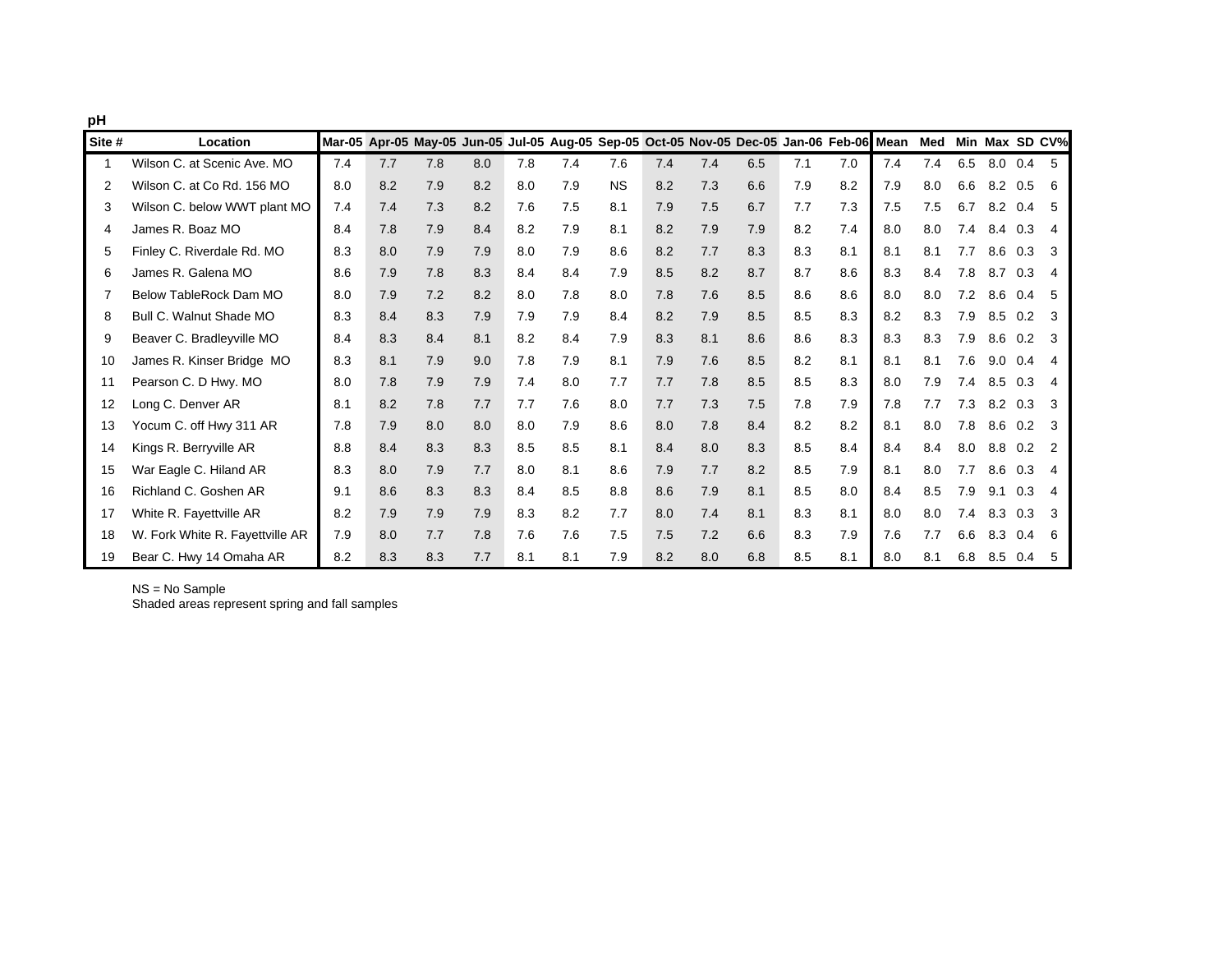| Site # | Location                        |      |      | Mar-05 Apr-05 May-05 Jun-05 Jul-05 Aug-05 Sep-05 Oct-05 Nov-05 Dec-05 Jan-06 Feb-06 Mean |      |      |      |      |      |           |      |      |      |      | <b>Med</b> | Min  | Max        | <b>SD</b> | CV% |
|--------|---------------------------------|------|------|------------------------------------------------------------------------------------------|------|------|------|------|------|-----------|------|------|------|------|------------|------|------------|-----------|-----|
| 1      | Wilson C. at Scenic Ave. MO     | 13.1 | 12.0 | 8.7                                                                                      | 13.7 | 6.1  | 4.5  | 4.5  | 7.7  | 5.2       | 11.5 | 7.8  | 8.9  | 8.6  | 8.2        | 4.5  | $13.7$ 3.3 |           | 38  |
| 2      | Wilson C. at Co Rd. 156 MO      | 13.6 | 13.7 | 8.8                                                                                      | 9.7  | 8.1  | 6.7  | 6.7  | 9.5  | <b>NS</b> | 17.6 | 7.8  | 11.1 | 10.3 | 9.5        | 6.7  | 17.6       | 3.4       | 33  |
| 3      | Wilson C. below WWT plant MO    | 21.7 | 17.0 | 18.5                                                                                     | 10.1 | 14.3 | 15.3 | 15.3 | 14.0 | 15.1      | 20.0 | 15.9 | 16.3 | 16.1 | 15.6       | 10.1 | 21.7       | 3.0       | 19  |
| 4      | James R. Boaz MO                | 17.0 | 9.8  | 8.7                                                                                      | 10.6 | 9.0  | 7.8  | 7.8  | 9.2  | 9.2       | 15.6 | 9.8  | 10.8 | 10.4 | 9.5        | 7.8  | 17.0       | 2.9       | 28  |
| 5      | Finley C. Riverdale Rd. MO      | 16.1 | 10.7 | 8.6                                                                                      | 11.6 | 9.2  | 9.6  | 9.6  | 8.9  | 9.0       | 16.2 | 10.4 | 11.2 | 10.9 | 10.0       | 8.6  | 16.2       | 2.6       | 24  |
| 6      | James R. Galena MO              | 16.3 | 8.6  | 6.5                                                                                      | 8.9  | 10.7 | 10.1 | 10.1 | 9.8  | 11.6      | 16.9 | 11.8 | 12.1 | 11.0 | 10.4       | 6.5  | 16.9       | 3.0       | 27  |
|        | Below TableRock Dam MO          | 14.6 | 8.6  | 9.2                                                                                      | 8.8  | 12.8 | 9.5  | 9.5  | 7.9  | 5.0       | 12.1 | 12.1 | 12.3 | 10.2 | 9.5        | 5.0  | 14.6       | 2.6       | 26  |
| 8      | Bull C. Walnut Shade MO         | 13.9 | 13.9 | 9.5                                                                                      | 6.4  | 8.1  | 7.9  | 7.9  | 8.6  | 8.4       | 14.7 | 10.4 | 11.5 | 10.1 | 9.1        | 6.4  | 14.7       | 2.8       | 27  |
| 9      | Beaver C. Bradleyville MO       | 14.6 | 13.4 | 10.8                                                                                     | 8.8  | 9.6  | 9.8  | 9.8  | 8.6  | 10.1      | 15.7 | 11.0 | 12.0 | 11.2 | 10.4       | 8.6  | 15.7       | 2.3       | 21  |
| 10     | James R. Kinser Bridge MO       | 15.3 | 13.2 | 9.1                                                                                      | 16.1 | 7.3  | 9.4  | 9.4  | 8.0  | 6.6       | 15.7 | 9.7  | 11.3 | 10.9 | 9.6        | 6.6  | 16.1       | 3.4       | 31  |
| 11     | Pearson C. D Hwy. MO            | 14.3 | 14.1 | 10.2                                                                                     | 7.2  | 8.1  | 10.3 | 10.3 | 7.5  | 8.4       | 16.7 | 10.7 | 11.9 | 10.8 | 10.3       | 7.2  | 16.7       | 3.0       | 28  |
| 12     | Long C. Denver AR               | 15.0 | 13.6 | 9.3                                                                                      | 8.4  | 10.0 | 9.5  | 9.5  | 7.4  | 6.4       | 10.5 | 9.7  | 9.9  | 9.9  | 9.6        | 6.4  | 15.0       | 2.4       | 24  |
| 13     | Yocum C. off Hwy 311 AR         | 14.7 | 12.9 | 9.9                                                                                      | 9.6  | 10.3 | 10.3 | 10.3 | 8.1  | 10.2      | 12.0 | 11.6 | 12.3 | 11.0 | 10.3       | 8.1  | 14.7       | 1.8       | 16  |
| 14     | Kings R. Berryville AR          | 17.2 | 13.4 | 9.6                                                                                      | 8.8  | 9.4  | 10.2 | 10.2 | 8.2  | 9.9       | 12.0 | 10.7 | 11.4 | 10.9 | 10.2       | 8.2  | 17.2       | 2.4       | 22  |
| 15     | War Eagle C. Hiland AR          | 15.6 | 12.9 | 9.7                                                                                      | 7.4  | 8.7  | 9.9  | 9.9  | 8.0  | 9.4       | 10.2 | 11.3 | 10.9 | 10.3 | 9.9        | 7.4  | 15.6       | 2.2       | 21  |
| 16     | Richland C. Goshen AR           | 17.6 | 13.4 | 11.7                                                                                     | 10.0 | 10.9 | 10.9 | 10.9 | 9.6  | 10.4      | 9.9  | 11.1 | 11.0 | 11.4 | 10.9       | 9.6  | 17.6       | 2.2       | 19  |
| 17     | White R. Fayettville AR         | 14.7 | 12.1 | 9.0                                                                                      | 8.6  | 10.4 | 9.8  | 9.8  | 8.4  | 5.4       | 10.3 | 9.9  | 10.9 | 9.9  | 9.8        | 5.4  | 14.7       | 2.2       | 22  |
| 18     | W. Fork White R. Fayettville AR | 14.6 | 12.2 | 8.9                                                                                      | 7.9  | 8.2  | 8.5  | 8.5  | 5.4  | 4.5       | 9.7  | 9.9  | 11.0 | 9.1  | 8.7        | 4.5  | 14.6       | 2.7       | 30  |
| 19     | Bear C. Hwy 14 Omaha AR         | 13.5 | 12.1 | 9.9                                                                                      | 7.4  | 8.8  | 9.5  | 9.5  | 8.8  | 10.0      | 9.6  | 11.5 | 11.3 | 10.2 | 9.7        | 7.4  | 13.5       | 1.7       | 16  |

# **Dissolved Oxygen (mg/L)**

NS = No Sample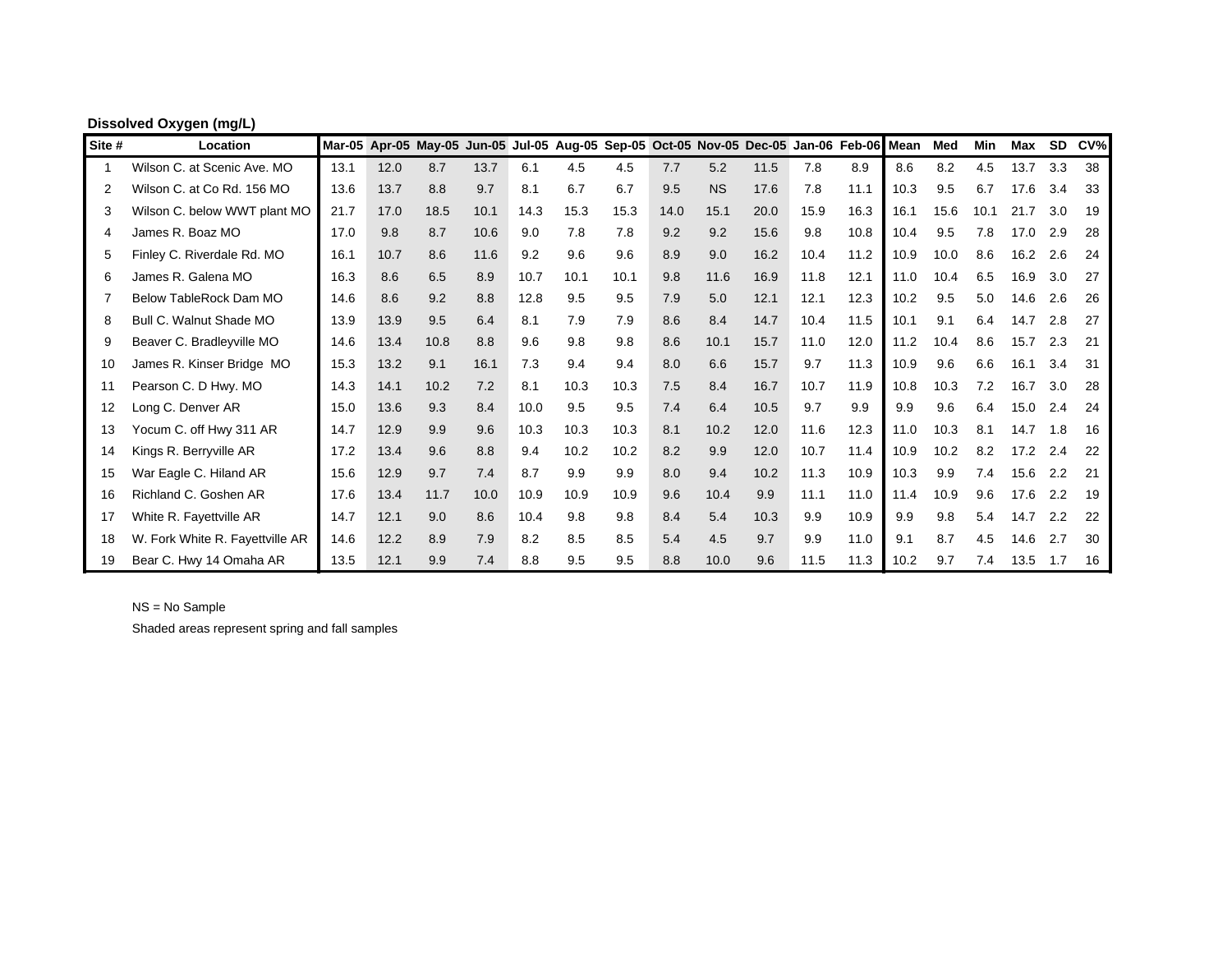|        | <b>Conductivity (mS/cm)</b>     |      |      |      |      |      |      |                                                                                          |      |      |      |      |      |      |      |            |            |           |     |
|--------|---------------------------------|------|------|------|------|------|------|------------------------------------------------------------------------------------------|------|------|------|------|------|------|------|------------|------------|-----------|-----|
| Site # | Location                        |      |      |      |      |      |      | Mar-05 Apr-05 May-05 Jun-05 Jul-05 Aug-05 Sep-05 Oct-05 Nov-05 Dec-05 Jan-06 Feb-06 Mean |      |      |      |      |      |      | Med  | <b>Min</b> | <b>Max</b> | <b>SD</b> | CV% |
|        | Wilson C. at Scenic Ave. MO     | 0.73 | 0.76 | 0.31 | 1.08 | 0.76 | 0.68 | 0.70                                                                                     | 0.72 | 0.87 | 1.00 | 0.70 | 0.78 | 0.76 | 0.74 | 0.31       | 1.08       | 0.19      | 25  |
| 2      | Wilson C. at Co Rd. 156 MO      | 0.67 | 0.70 | 0.27 | 0.86 | 0.35 | 0.35 | <b>NS</b>                                                                                | 0.66 | 0.90 | 0.90 | 0.72 | 0.30 | 0.61 | 0.67 | 0.27       | 0.90       | 0.25      | -41 |
| 3      | Wilson C. below WWT plant MO    | 0.96 | 0.84 | 0.56 | 0.47 | 1.15 | 0.96 | 1.00                                                                                     | 1.10 | 1.52 | 1.23 | 1.25 | 0.90 | 0.99 | 0.98 | 0.47       | 1.52       | 0.29      | 29  |
| 4      | James R. Boaz MO                | 0.60 | 0.50 | 0.61 | 0.56 | 0.92 | 0.95 | 0.50                                                                                     | 0.83 | 1.11 | 0.90 | 1.00 | 0.85 | 0.78 | 0.84 | 0.50       | 1.11       | 0.21      | -27 |
| 5      | Finley C. Riverdale Rd. MO      | 0.41 | 0.38 | 0.39 | 0.32 | 0.50 | 0.49 | 0.68                                                                                     | 0.48 | 0.61 | 0.69 | 0.58 | 0.49 | 0.50 | 0.49 | 0.32       | 0.69       | 0.12      | 23  |
| 6      | James R. Galena MO              | 0.46 | 0.43 | 0.49 | 0.53 | 0.59 | 0.73 | 0.33                                                                                     | 0.61 | 0.80 | 0.97 | 0.88 | 0.60 | 0.62 | 0.59 | 0.33       | 0.97       | 0.19      | 31  |
| 7      | Below TableRock Dam MO          | 0.32 | 0.32 | 0.32 | 0.44 | 0.35 | 0.32 | 0.44                                                                                     | 0.32 | 0.36 | 0.41 | 0.34 | 0.29 | 0.35 | 0.33 | 0.29       | 0.44       | 0.05      | -15 |
| 8      | Bull C. Walnut Shade MO         | 0.43 | 0.45 | 0.42 | 0.49 | 0.49 | 0.43 | 0.49                                                                                     | 0.46 | 0.57 | 0.69 | 0.52 | 0.51 | 0.49 | 0.49 | 0.42       | 0.69       | 0.07      | -15 |
| 9      | Beaver C. Bradleyville MO       | 0.49 | 0.47 | 0.49 | 0.58 | 0.54 | 0.49 | 0.53                                                                                     | 0.48 | 0.57 | 0.66 | 0.57 | 0.53 | 0.53 | 0.53 | 0.47       | 0.66       | 0.06      | 10  |
| 10     | James R. Kinser Bridge MO       | 0.42 | 0.40 | 0.45 | 0.32 | 0.53 | 0.57 | 0.60                                                                                     | 0.61 | 0.59 | 0.67 | 0.57 | 0.49 | 0.52 | 0.55 | 0.32       | 0.67       | 0.10      | 20  |
| 11     | Pearson C. D Hwy. MO            | 0.54 | 0.58 | 0.58 | 0.74 | 0.61 | 0.58 | 0.46                                                                                     | 0.52 | 0.42 | 0.77 | 0.65 | 0.62 | 0.59 | 0.58 | 0.42       | 0.77       | 0.10      | -17 |
| 12     | Long C. Denver AR               | 0.45 | 0.43 | 0.41 | 0.42 | 0.45 | 0.47 | 0.44                                                                                     | 0.40 | 0.58 | 0.54 | 0.59 | 0.51 | 0.47 | 0.45 | 0.40       | 0.59       | 0.07      | -14 |
| 13     | Yocum C. off Hwy 311 AR         | 0.37 | 0.33 | 0.46 | 0.46 | 0.49 | 0.45 | 0.43                                                                                     | 0.44 | 0.51 | 0.52 | 0.51 | 0.46 | 0.45 | 0.46 | 0.33       | 0.52       | 0.06      | -13 |
| 14     | Kings R. Berryville AR          | 0.30 | 0.28 | 0.34 | 0.34 | 0.40 | 0.49 | 0.41                                                                                     | 0.41 | 0.53 | 0.47 | 0.51 | 0.36 | 0.41 | 0.40 | 0.28       | 0.53       | 0.08      | 21  |
| 15     | War Eagle C. Hiland AR          | 0.21 | 0.18 | 0.27 | 0.30 | 0.40 | 0.37 | 0.28                                                                                     | 0.45 | 0.56 | 0.38 | 0.54 | 0.28 | 0.35 | 0.33 | 0.18       | 0.56       | 0.12      | 34  |
| 16     | Richland C. Goshen AR           | 0.17 | 0.15 | 0.24 | 0.24 | 0.31 | 0.27 | 0.25                                                                                     | 0.28 | 0.39 | 0.45 | 0.38 | 0.36 | 0.29 | 0.27 | 0.15       | 0.45       | 0.09      | -31 |
| 17     | White R. Fayettville AR         | 0.14 | 0.12 | 0.14 | 0.20 | 0.26 | 0.30 | 0.33                                                                                     | 0.30 | 0.37 | 0.49 | 0.38 | 0.14 | 0.26 | 0.28 | 0.12       | 0.49       | 0.12      | 45  |
| 18     | W. Fork White R. Fayettville AR | 0.22 | 0.21 | 0.22 | 0.26 | 0.40 | 0.44 | 0.24                                                                                     | 0.32 | 0.40 | 0.65 | 0.50 | 0.40 | 0.36 | 0.36 | 0.21       | 0.65       | 0.14      | -38 |
| 19     | Bear C. Hwy 14 Omaha AR         | 0.49 | 0.49 | 0.46 | 0.53 | 0.46 | 0.42 | 0.43                                                                                     | 0.43 | 0.51 | 0.61 | 0.52 | 0.49 | 0.49 | 0.49 | 0.42       | 0.61       | 0.05      | 11  |

NS = No Sample